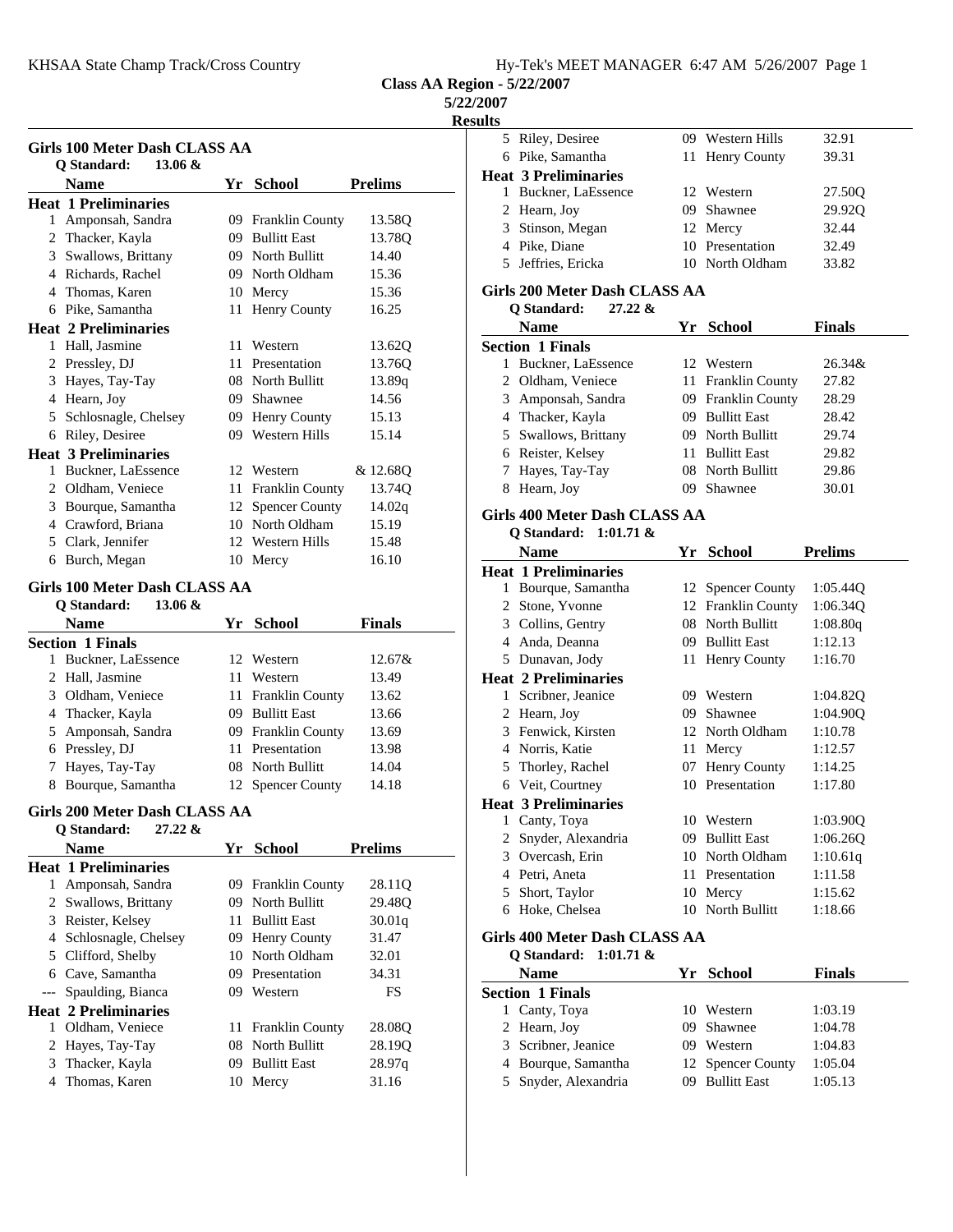| Hy-Tek's MEET MANAGER 6:47 AM 5/26/2007 Page 2 |  |  |  |  |  |  |  |
|------------------------------------------------|--|--|--|--|--|--|--|
|------------------------------------------------|--|--|--|--|--|--|--|

**Class AA Region - 5/22/2007**

**5/22/2007**

**Results**

 $\overline{\phantom{a}}$ 

|                              | Section 1 Finals  (Girls 400 Meter Dash CLASS AA)      |    |                                     |               |  |  |  |
|------------------------------|--------------------------------------------------------|----|-------------------------------------|---------------|--|--|--|
|                              | <b>Name</b>                                            |    | Yr School                           | <b>Finals</b> |  |  |  |
|                              | 6 Collins, Gentry                                      |    | 08 North Bullitt                    | 1:08.39       |  |  |  |
|                              | 7 Stone, Yvonne                                        |    | 12 Franklin County 1:12.11          |               |  |  |  |
| Girls 800 Meter Run CLASS AA |                                                        |    |                                     |               |  |  |  |
|                              | $2:27.28$ &<br>Q Standard:                             |    |                                     |               |  |  |  |
|                              | <b>Name</b>                                            |    | Yr School                           | <b>Finals</b> |  |  |  |
|                              | Section 1                                              |    |                                     |               |  |  |  |
|                              | 1 Kent, Emily                                          |    | 12 Mercy                            | 2:27.76       |  |  |  |
|                              | 2 Talley, Chelsey                                      |    | 9 Spencer County                    | 2:33.95       |  |  |  |
|                              | 3 Grisanti, Anna                                       |    | 12 Mercy                            | 2:40.00       |  |  |  |
|                              | 4 Stein, Susan                                         |    | 10 Presentation                     | 2:40.02       |  |  |  |
|                              | 5 Heines, Helen                                        |    | 08 North Bullitt                    | 2:42.32       |  |  |  |
|                              | 6 Stone, Yvonne                                        |    | 12 Franklin County                  | 2:48.08       |  |  |  |
|                              | 7 Seger, Camille                                       |    | 09 Presentation                     | 2:50.99       |  |  |  |
|                              | 8 Hearn, Joy                                           |    | 09 Shawnee                          | 2:53.28       |  |  |  |
|                              | 9 Weeks, Autumn                                        |    | 09 Western Hills                    | 2:54.32       |  |  |  |
|                              | 10 King, Alexa                                         |    | 09 Henry County                     | 2:55.64       |  |  |  |
|                              | 11 Burton, Jessica                                     |    | 10 Bullitt East                     | 2:57.69       |  |  |  |
|                              | 12 Bowlds, Stacy                                       |    | 12 Bullitt East                     | 2:59.37       |  |  |  |
|                              | 13 Dunavan, Jody                                       |    | 11 Henry County                     | 2:59.45       |  |  |  |
|                              | 14 Hellmann, Ashlea                                    |    | 12 North Oldham                     | 3:09.23       |  |  |  |
|                              | 15 Good, Samantha                                      |    | 09 Franklin County                  | 3:23.20       |  |  |  |
|                              | Girls 1600 Meter Run CLASS AA<br>Q Standard: 5:31.39 & |    |                                     |               |  |  |  |
|                              | <b>Name</b>                                            |    | Yr School                           | Finals        |  |  |  |
|                              | Section 1                                              |    |                                     |               |  |  |  |
|                              | 1 Kent, Emily                                          |    | 12 Mercy                            | 5:33.28       |  |  |  |
|                              | 2 Heines, Betsy                                        |    | 11 North Bullitt                    | 5:34.80       |  |  |  |
|                              |                                                        |    |                                     |               |  |  |  |
|                              |                                                        |    |                                     | 5:50.21       |  |  |  |
|                              | 3 Talley, Chelsey<br>4 Fischer, Cassey                 |    | 9 Spencer County<br>07 Henry County | 5:56.25       |  |  |  |
|                              | 5 Heines, Helen                                        |    | 08 North Bullitt                    | 5:56.95       |  |  |  |
|                              | 6 Lynch, Olivia                                        |    | 11 Presentation                     | 6:01.83       |  |  |  |
|                              | 7 LaMaster, Meredith                                   |    | 12 North Oldham                     | 6:05.22       |  |  |  |
|                              | 8 Keller, Taylor                                       |    | 09 Mercy                            | 6:10.82       |  |  |  |
|                              | 9 McConnell, Alex                                      |    | 11 Presentation                     | 6:15.15       |  |  |  |
|                              | 10 Shaw, Erin                                          |    | 10 North Oldham                     | 6:31.51       |  |  |  |
|                              | 11 Weeks, Autumn                                       |    | 09 Western Hills                    | 6:46.00       |  |  |  |
|                              | 12 Brown, Brittany                                     |    | 09 Henry County                     | 6:55.73       |  |  |  |
|                              | 13 Palmer, Brenda                                      |    | 10 Fairdale                         | 7:07.12       |  |  |  |
|                              | 14 Good, Samantha                                      |    | 09 Franklin County                  | 8:16.00       |  |  |  |
|                              | 15 Miller, Jessica                                     |    | 10 Fairdale                         | 8:22.52       |  |  |  |
|                              | Girls 3200 Meter Run CLASS AA                          |    |                                     |               |  |  |  |
|                              | Q Standard: 12:22.81 &                                 |    |                                     |               |  |  |  |
|                              | Name                                                   |    | Yr School                           | <b>Finals</b> |  |  |  |
|                              | Section 1                                              |    |                                     |               |  |  |  |
| 1                            | Heines, Betsy                                          | 11 | North Bullitt                       | 12:10.75&     |  |  |  |
|                              | 2 LaMaster, Meredith                                   |    | 12 North Oldham                     | 12:57.50      |  |  |  |
|                              | 3 Fischer, Cassey                                      |    | 07 Henry County                     | 13:04.21      |  |  |  |
|                              | 4 Kinny, Annie                                         |    | 10 Mercy                            | 13:07.44      |  |  |  |
|                              | 5 Keller, Taylor                                       |    | 09 Mercy                            | 13:16.26      |  |  |  |
|                              | 6 Gassmann, Natalie                                    |    | 11 Presentation                     | 13:28.01      |  |  |  |

| ılts |                                                            |    |                                    |                  |
|------|------------------------------------------------------------|----|------------------------------------|------------------|
|      | 8 Smith, Cassandra                                         |    | 9 Spencer County 13:44.76          |                  |
|      | 9 Shaw, Erin                                               |    | 10 North Oldham                    | 13:55.13         |
|      | 10 Brown, Brittany                                         |    | 09 Henry County                    | 15:35.85         |
|      | --- Potts, Jessica                                         |    | 09 Bullitt East                    | DQ               |
|      | Girls 100 Meter Hurdles CLASS AA<br>Q Standard:<br>16.96 & |    |                                    |                  |
|      | <b>Name</b>                                                |    | Yr School                          | <b>Prelims</b>   |
|      | <b>Heat 1 Preliminaries</b>                                |    |                                    |                  |
|      | 1 Hanley, Meredith                                         |    | 10 Bullitt East                    | 19.53Q           |
|      | 2 Kaiser, Christy                                          |    | 12 Mercy                           | 20.37Q           |
|      | 3 Clark, Jennifer                                          |    | 12 Western Hills                   | 20.75Q           |
|      | 4 Hall, Jasmine                                            |    | 11 Western                         | 21.40q           |
|      | 5 Phillips, Mackenzie                                      |    | 09 Franklin County                 | 22.17            |
|      | <b>Heat 2 Preliminaries</b>                                |    |                                    |                  |
|      | 1 Crawford, Brittany                                       |    | 09 Henry County                    | 17.09Q           |
|      | 2 Maguire, Caitlin                                         |    | 11 Presentation                    | 17.88Q           |
|      | 3 Rice, Shayna                                             |    | 09 Bullitt East                    | 19.18Q           |
|      | 4 Osbourne, Shelly                                         |    | 09 North Oldham                    | 19.90q           |
|      | 5 Taft, Sarai                                              |    | 11 North Bullitt                   | 21.43            |
|      | --- Howard, Kayla                                          |    | 08 Western Hills                   | DQ               |
|      | Girls 100 Meter Hurdles CLASS AA                           |    |                                    |                  |
|      | 16.96 &<br>Q Standard:                                     |    |                                    |                  |
|      | <b>Name</b>                                                |    | Yr School                          | <b>Finals</b>    |
|      | <b>Section 1 Finals</b>                                    |    |                                    |                  |
|      | 1 Crawford, Brittany                                       |    | 09 Henry County                    | 16.44&           |
|      | 2 Maguire, Caitlin                                         |    | 11 Presentation                    | 17.82            |
|      | 3 Rice, Shayna                                             |    | 09 Bullitt East                    | 19.14            |
|      | 4 Osbourne, Shelly                                         |    | 09 North Oldham<br>10 Bullitt East | 19.35            |
|      | 5 Hanley, Meredith<br>6 Hall, Jasmine                      |    | 11 Western                         | 19.41<br>20.33   |
|      | 7 Kaiser, Christy                                          |    | 12 Mercy                           | 20.96            |
|      | 8 Clark, Jennifer                                          |    | 12 Western Hills                   | 21.18            |
|      |                                                            |    |                                    |                  |
|      | Girls 300 Meter Hurdles CLASS AA                           |    |                                    |                  |
|      | Q Standard:<br>49.49 &                                     |    |                                    |                  |
|      | <b>Name</b>                                                |    | Yr School                          | <b>Prelims</b>   |
|      | <b>Heat 1 Preliminaries</b>                                |    |                                    |                  |
|      | 1 Crawford, Brittany<br>2 Short, Samantha                  |    | 09 Henry County<br>09 Western      | 50.54Q           |
|      | 3 Kaiser, Christy                                          |    | 12 Mercy                           | 54.37Q<br>59.18Q |
|      | 4 Taft, Sarai                                              |    | 11 North Bullitt                   | 59.82q           |
|      | 5 Phillips, Mackenzie                                      |    | 09 Franklin County                 | 1:11.96          |
|      | <b>Heat 2 Preliminaries</b>                                |    |                                    |                  |
|      | 1 Maguire, Caitlin                                         |    | 11 Presentation                    | 53.75Q           |
|      | 2 Krajewski, Ann                                           |    | 09 Bullitt East                    | 54.12Q           |
|      | 3 Hockenbury, Kaleigh                                      |    | 09 North Bullitt                   | 55.68Q           |
|      | 4 Pike, Samantha                                           | 11 | Henry County                       | 1:05.32q         |
|      | 5 Howard, Kayla                                            |    | 08 Western Hills                   | 1:13.10          |
|      | Girls 300 Meter Hurdles CLASS AA                           |    |                                    |                  |
|      | Q Standard:<br>49.49 $\&$                                  |    |                                    |                  |
|      | <b>Name</b>                                                |    | Yr School                          | <b>Finals</b>    |
|      | <b>Section 1 Finals</b>                                    |    |                                    |                  |
|      | 1 Crawford, Brittany                                       |    | 09 Henry County                    | 49.31&           |
|      |                                                            |    |                                    |                  |
|      |                                                            |    |                                    |                  |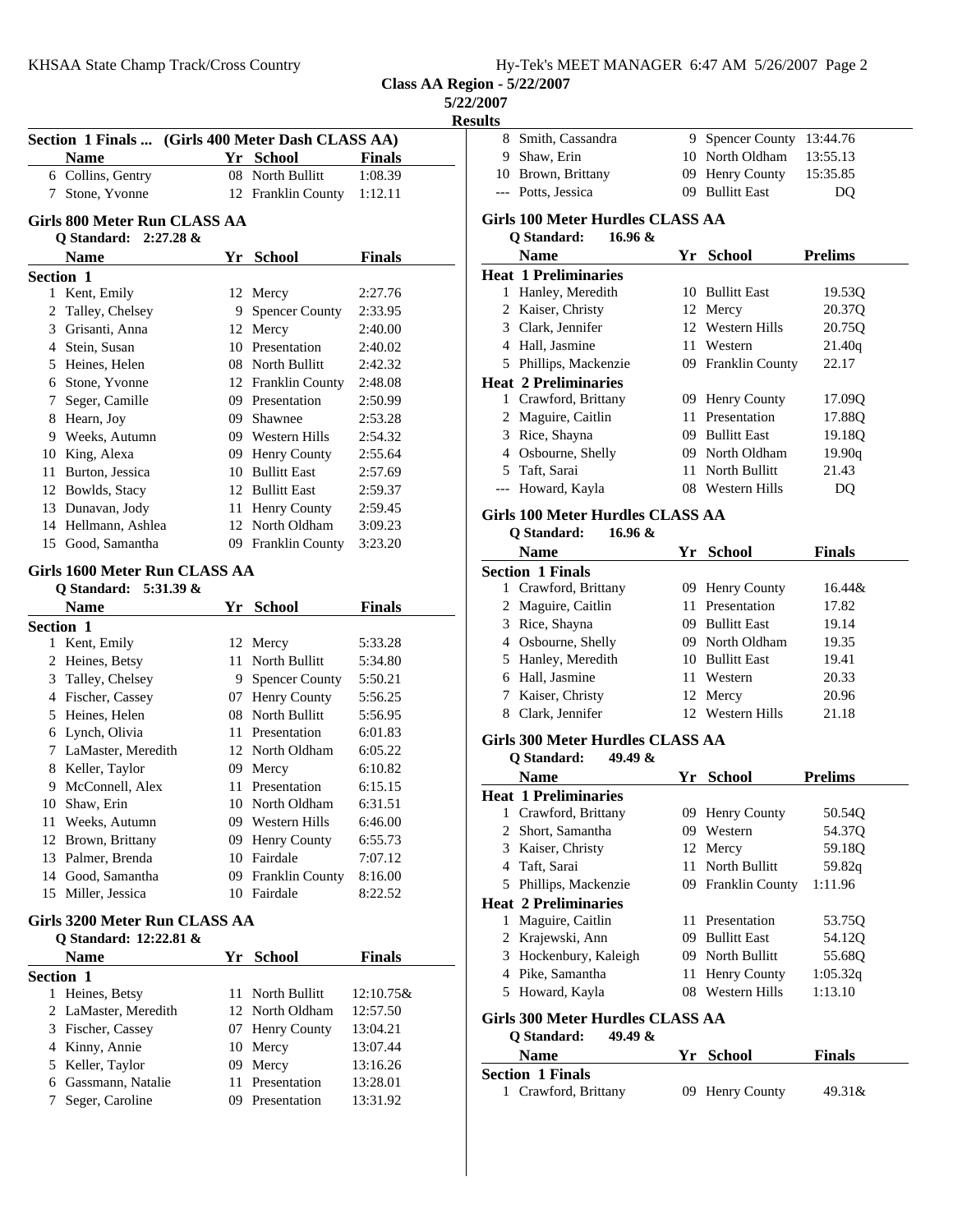| KHSAA State Champ Track/Cross Country | Hy-Tek's MEET MANAGER 6:47 AM 5/26/2007 Page 3 |
|---------------------------------------|------------------------------------------------|
|                                       |                                                |

| 5/22/2007 |
|-----------|
| Results   |

|                               |                                                                                                                                                                                                                                                                                                                                                                                                                                                                                                                                                                                                                                                                                                                                                                                                                                                                                      |                                                                                                                                   | Girls 4x1                                                                                                                                                                                                                                                                                                                                                                                                                                                                                                                                                                                                                                                                                                                                                                                                                                                                                                |
|-------------------------------|--------------------------------------------------------------------------------------------------------------------------------------------------------------------------------------------------------------------------------------------------------------------------------------------------------------------------------------------------------------------------------------------------------------------------------------------------------------------------------------------------------------------------------------------------------------------------------------------------------------------------------------------------------------------------------------------------------------------------------------------------------------------------------------------------------------------------------------------------------------------------------------|-----------------------------------------------------------------------------------------------------------------------------------|----------------------------------------------------------------------------------------------------------------------------------------------------------------------------------------------------------------------------------------------------------------------------------------------------------------------------------------------------------------------------------------------------------------------------------------------------------------------------------------------------------------------------------------------------------------------------------------------------------------------------------------------------------------------------------------------------------------------------------------------------------------------------------------------------------------------------------------------------------------------------------------------------------|
|                               |                                                                                                                                                                                                                                                                                                                                                                                                                                                                                                                                                                                                                                                                                                                                                                                                                                                                                      |                                                                                                                                   | Q Star                                                                                                                                                                                                                                                                                                                                                                                                                                                                                                                                                                                                                                                                                                                                                                                                                                                                                                   |
|                               |                                                                                                                                                                                                                                                                                                                                                                                                                                                                                                                                                                                                                                                                                                                                                                                                                                                                                      |                                                                                                                                   | <b>Tea</b>                                                                                                                                                                                                                                                                                                                                                                                                                                                                                                                                                                                                                                                                                                                                                                                                                                                                                               |
|                               |                                                                                                                                                                                                                                                                                                                                                                                                                                                                                                                                                                                                                                                                                                                                                                                                                                                                                      |                                                                                                                                   | Section 1                                                                                                                                                                                                                                                                                                                                                                                                                                                                                                                                                                                                                                                                                                                                                                                                                                                                                                |
|                               |                                                                                                                                                                                                                                                                                                                                                                                                                                                                                                                                                                                                                                                                                                                                                                                                                                                                                      |                                                                                                                                   | 1 West                                                                                                                                                                                                                                                                                                                                                                                                                                                                                                                                                                                                                                                                                                                                                                                                                                                                                                   |
|                               |                                                                                                                                                                                                                                                                                                                                                                                                                                                                                                                                                                                                                                                                                                                                                                                                                                                                                      |                                                                                                                                   | $1)$ S <sub>1</sub>                                                                                                                                                                                                                                                                                                                                                                                                                                                                                                                                                                                                                                                                                                                                                                                                                                                                                      |
|                               |                                                                                                                                                                                                                                                                                                                                                                                                                                                                                                                                                                                                                                                                                                                                                                                                                                                                                      |                                                                                                                                   | 3) H                                                                                                                                                                                                                                                                                                                                                                                                                                                                                                                                                                                                                                                                                                                                                                                                                                                                                                     |
|                               |                                                                                                                                                                                                                                                                                                                                                                                                                                                                                                                                                                                                                                                                                                                                                                                                                                                                                      |                                                                                                                                   | 5) C                                                                                                                                                                                                                                                                                                                                                                                                                                                                                                                                                                                                                                                                                                                                                                                                                                                                                                     |
|                               |                                                                                                                                                                                                                                                                                                                                                                                                                                                                                                                                                                                                                                                                                                                                                                                                                                                                                      |                                                                                                                                   | $(7)$ B                                                                                                                                                                                                                                                                                                                                                                                                                                                                                                                                                                                                                                                                                                                                                                                                                                                                                                  |
| <b>Q</b> Standard:<br>52.75 & |                                                                                                                                                                                                                                                                                                                                                                                                                                                                                                                                                                                                                                                                                                                                                                                                                                                                                      |                                                                                                                                   | 2 Fran                                                                                                                                                                                                                                                                                                                                                                                                                                                                                                                                                                                                                                                                                                                                                                                                                                                                                                   |
|                               | <b>Relay</b>                                                                                                                                                                                                                                                                                                                                                                                                                                                                                                                                                                                                                                                                                                                                                                                                                                                                         | <b>Prelims</b>                                                                                                                    | $1)$ W                                                                                                                                                                                                                                                                                                                                                                                                                                                                                                                                                                                                                                                                                                                                                                                                                                                                                                   |
| <b>Heat 1 Preliminaries</b>   |                                                                                                                                                                                                                                                                                                                                                                                                                                                                                                                                                                                                                                                                                                                                                                                                                                                                                      |                                                                                                                                   | $3)$ Pe                                                                                                                                                                                                                                                                                                                                                                                                                                                                                                                                                                                                                                                                                                                                                                                                                                                                                                  |
| 1 Franklin County             |                                                                                                                                                                                                                                                                                                                                                                                                                                                                                                                                                                                                                                                                                                                                                                                                                                                                                      | 53.77Q                                                                                                                            | 5) A                                                                                                                                                                                                                                                                                                                                                                                                                                                                                                                                                                                                                                                                                                                                                                                                                                                                                                     |
| 1) Woods, Chelsea 10          |                                                                                                                                                                                                                                                                                                                                                                                                                                                                                                                                                                                                                                                                                                                                                                                                                                                                                      |                                                                                                                                   | 7) D                                                                                                                                                                                                                                                                                                                                                                                                                                                                                                                                                                                                                                                                                                                                                                                                                                                                                                     |
| 3) Petty, Dorisene 10         |                                                                                                                                                                                                                                                                                                                                                                                                                                                                                                                                                                                                                                                                                                                                                                                                                                                                                      |                                                                                                                                   | 3 Prese                                                                                                                                                                                                                                                                                                                                                                                                                                                                                                                                                                                                                                                                                                                                                                                                                                                                                                  |
| 5) Amponsah, Sandra 09        |                                                                                                                                                                                                                                                                                                                                                                                                                                                                                                                                                                                                                                                                                                                                                                                                                                                                                      |                                                                                                                                   | $1)$ $P1$                                                                                                                                                                                                                                                                                                                                                                                                                                                                                                                                                                                                                                                                                                                                                                                                                                                                                                |
| 7) Davis, Krystal 11          |                                                                                                                                                                                                                                                                                                                                                                                                                                                                                                                                                                                                                                                                                                                                                                                                                                                                                      |                                                                                                                                   | $3)$ St                                                                                                                                                                                                                                                                                                                                                                                                                                                                                                                                                                                                                                                                                                                                                                                                                                                                                                  |
| 2 Presentation                |                                                                                                                                                                                                                                                                                                                                                                                                                                                                                                                                                                                                                                                                                                                                                                                                                                                                                      | 54.12O                                                                                                                            | 5) L<br>4 Bulli                                                                                                                                                                                                                                                                                                                                                                                                                                                                                                                                                                                                                                                                                                                                                                                                                                                                                          |
| 1) Pressley, DJ 11            |                                                                                                                                                                                                                                                                                                                                                                                                                                                                                                                                                                                                                                                                                                                                                                                                                                                                                      |                                                                                                                                   | $1)$ T                                                                                                                                                                                                                                                                                                                                                                                                                                                                                                                                                                                                                                                                                                                                                                                                                                                                                                   |
| 3) Stein, Susan 10            |                                                                                                                                                                                                                                                                                                                                                                                                                                                                                                                                                                                                                                                                                                                                                                                                                                                                                      |                                                                                                                                   | $3)$ H                                                                                                                                                                                                                                                                                                                                                                                                                                                                                                                                                                                                                                                                                                                                                                                                                                                                                                   |
| 5) Lynch, Olivia 11           |                                                                                                                                                                                                                                                                                                                                                                                                                                                                                                                                                                                                                                                                                                                                                                                                                                                                                      |                                                                                                                                   | 5) K                                                                                                                                                                                                                                                                                                                                                                                                                                                                                                                                                                                                                                                                                                                                                                                                                                                                                                     |
|                               |                                                                                                                                                                                                                                                                                                                                                                                                                                                                                                                                                                                                                                                                                                                                                                                                                                                                                      |                                                                                                                                   | 5 Nort                                                                                                                                                                                                                                                                                                                                                                                                                                                                                                                                                                                                                                                                                                                                                                                                                                                                                                   |
|                               |                                                                                                                                                                                                                                                                                                                                                                                                                                                                                                                                                                                                                                                                                                                                                                                                                                                                                      |                                                                                                                                   | 1) R                                                                                                                                                                                                                                                                                                                                                                                                                                                                                                                                                                                                                                                                                                                                                                                                                                                                                                     |
|                               |                                                                                                                                                                                                                                                                                                                                                                                                                                                                                                                                                                                                                                                                                                                                                                                                                                                                                      |                                                                                                                                   | 3) H                                                                                                                                                                                                                                                                                                                                                                                                                                                                                                                                                                                                                                                                                                                                                                                                                                                                                                     |
|                               |                                                                                                                                                                                                                                                                                                                                                                                                                                                                                                                                                                                                                                                                                                                                                                                                                                                                                      |                                                                                                                                   | 5) H                                                                                                                                                                                                                                                                                                                                                                                                                                                                                                                                                                                                                                                                                                                                                                                                                                                                                                     |
|                               |                                                                                                                                                                                                                                                                                                                                                                                                                                                                                                                                                                                                                                                                                                                                                                                                                                                                                      |                                                                                                                                   | 7) C                                                                                                                                                                                                                                                                                                                                                                                                                                                                                                                                                                                                                                                                                                                                                                                                                                                                                                     |
|                               |                                                                                                                                                                                                                                                                                                                                                                                                                                                                                                                                                                                                                                                                                                                                                                                                                                                                                      |                                                                                                                                   | 6 Nort                                                                                                                                                                                                                                                                                                                                                                                                                                                                                                                                                                                                                                                                                                                                                                                                                                                                                                   |
|                               |                                                                                                                                                                                                                                                                                                                                                                                                                                                                                                                                                                                                                                                                                                                                                                                                                                                                                      |                                                                                                                                   | $1)$ H                                                                                                                                                                                                                                                                                                                                                                                                                                                                                                                                                                                                                                                                                                                                                                                                                                                                                                   |
|                               |                                                                                                                                                                                                                                                                                                                                                                                                                                                                                                                                                                                                                                                                                                                                                                                                                                                                                      |                                                                                                                                   | $3)$ C                                                                                                                                                                                                                                                                                                                                                                                                                                                                                                                                                                                                                                                                                                                                                                                                                                                                                                   |
|                               |                                                                                                                                                                                                                                                                                                                                                                                                                                                                                                                                                                                                                                                                                                                                                                                                                                                                                      |                                                                                                                                   | 5) B:                                                                                                                                                                                                                                                                                                                                                                                                                                                                                                                                                                                                                                                                                                                                                                                                                                                                                                    |
|                               |                                                                                                                                                                                                                                                                                                                                                                                                                                                                                                                                                                                                                                                                                                                                                                                                                                                                                      |                                                                                                                                   | 7 West                                                                                                                                                                                                                                                                                                                                                                                                                                                                                                                                                                                                                                                                                                                                                                                                                                                                                                   |
|                               |                                                                                                                                                                                                                                                                                                                                                                                                                                                                                                                                                                                                                                                                                                                                                                                                                                                                                      |                                                                                                                                   | $1)$ C                                                                                                                                                                                                                                                                                                                                                                                                                                                                                                                                                                                                                                                                                                                                                                                                                                                                                                   |
|                               |                                                                                                                                                                                                                                                                                                                                                                                                                                                                                                                                                                                                                                                                                                                                                                                                                                                                                      |                                                                                                                                   | $3)$ Ri                                                                                                                                                                                                                                                                                                                                                                                                                                                                                                                                                                                                                                                                                                                                                                                                                                                                                                  |
|                               |                                                                                                                                                                                                                                                                                                                                                                                                                                                                                                                                                                                                                                                                                                                                                                                                                                                                                      |                                                                                                                                   | 5) H                                                                                                                                                                                                                                                                                                                                                                                                                                                                                                                                                                                                                                                                                                                                                                                                                                                                                                     |
|                               |                                                                                                                                                                                                                                                                                                                                                                                                                                                                                                                                                                                                                                                                                                                                                                                                                                                                                      |                                                                                                                                   | 8 Merc                                                                                                                                                                                                                                                                                                                                                                                                                                                                                                                                                                                                                                                                                                                                                                                                                                                                                                   |
|                               |                                                                                                                                                                                                                                                                                                                                                                                                                                                                                                                                                                                                                                                                                                                                                                                                                                                                                      |                                                                                                                                   | $1)$ B                                                                                                                                                                                                                                                                                                                                                                                                                                                                                                                                                                                                                                                                                                                                                                                                                                                                                                   |
|                               |                                                                                                                                                                                                                                                                                                                                                                                                                                                                                                                                                                                                                                                                                                                                                                                                                                                                                      |                                                                                                                                   | $(3)$ B                                                                                                                                                                                                                                                                                                                                                                                                                                                                                                                                                                                                                                                                                                                                                                                                                                                                                                  |
|                               |                                                                                                                                                                                                                                                                                                                                                                                                                                                                                                                                                                                                                                                                                                                                                                                                                                                                                      |                                                                                                                                   | $5)$ A                                                                                                                                                                                                                                                                                                                                                                                                                                                                                                                                                                                                                                                                                                                                                                                                                                                                                                   |
|                               |                                                                                                                                                                                                                                                                                                                                                                                                                                                                                                                                                                                                                                                                                                                                                                                                                                                                                      |                                                                                                                                   | 7) Sl                                                                                                                                                                                                                                                                                                                                                                                                                                                                                                                                                                                                                                                                                                                                                                                                                                                                                                    |
|                               |                                                                                                                                                                                                                                                                                                                                                                                                                                                                                                                                                                                                                                                                                                                                                                                                                                                                                      |                                                                                                                                   |                                                                                                                                                                                                                                                                                                                                                                                                                                                                                                                                                                                                                                                                                                                                                                                                                                                                                                          |
|                               |                                                                                                                                                                                                                                                                                                                                                                                                                                                                                                                                                                                                                                                                                                                                                                                                                                                                                      |                                                                                                                                   | Girls 4x2                                                                                                                                                                                                                                                                                                                                                                                                                                                                                                                                                                                                                                                                                                                                                                                                                                                                                                |
|                               |                                                                                                                                                                                                                                                                                                                                                                                                                                                                                                                                                                                                                                                                                                                                                                                                                                                                                      |                                                                                                                                   | Q Star                                                                                                                                                                                                                                                                                                                                                                                                                                                                                                                                                                                                                                                                                                                                                                                                                                                                                                   |
|                               |                                                                                                                                                                                                                                                                                                                                                                                                                                                                                                                                                                                                                                                                                                                                                                                                                                                                                      |                                                                                                                                   | Tea                                                                                                                                                                                                                                                                                                                                                                                                                                                                                                                                                                                                                                                                                                                                                                                                                                                                                                      |
|                               |                                                                                                                                                                                                                                                                                                                                                                                                                                                                                                                                                                                                                                                                                                                                                                                                                                                                                      |                                                                                                                                   | Section 1                                                                                                                                                                                                                                                                                                                                                                                                                                                                                                                                                                                                                                                                                                                                                                                                                                                                                                |
|                               |                                                                                                                                                                                                                                                                                                                                                                                                                                                                                                                                                                                                                                                                                                                                                                                                                                                                                      |                                                                                                                                   | 1 Fran                                                                                                                                                                                                                                                                                                                                                                                                                                                                                                                                                                                                                                                                                                                                                                                                                                                                                                   |
|                               |                                                                                                                                                                                                                                                                                                                                                                                                                                                                                                                                                                                                                                                                                                                                                                                                                                                                                      |                                                                                                                                   | $1)$ W                                                                                                                                                                                                                                                                                                                                                                                                                                                                                                                                                                                                                                                                                                                                                                                                                                                                                                   |
|                               |                                                                                                                                                                                                                                                                                                                                                                                                                                                                                                                                                                                                                                                                                                                                                                                                                                                                                      |                                                                                                                                   | $3)$ St                                                                                                                                                                                                                                                                                                                                                                                                                                                                                                                                                                                                                                                                                                                                                                                                                                                                                                  |
|                               |                                                                                                                                                                                                                                                                                                                                                                                                                                                                                                                                                                                                                                                                                                                                                                                                                                                                                      |                                                                                                                                   | 5) Pe                                                                                                                                                                                                                                                                                                                                                                                                                                                                                                                                                                                                                                                                                                                                                                                                                                                                                                    |
|                               |                                                                                                                                                                                                                                                                                                                                                                                                                                                                                                                                                                                                                                                                                                                                                                                                                                                                                      |                                                                                                                                   | 7) D                                                                                                                                                                                                                                                                                                                                                                                                                                                                                                                                                                                                                                                                                                                                                                                                                                                                                                     |
|                               |                                                                                                                                                                                                                                                                                                                                                                                                                                                                                                                                                                                                                                                                                                                                                                                                                                                                                      |                                                                                                                                   | 2 West                                                                                                                                                                                                                                                                                                                                                                                                                                                                                                                                                                                                                                                                                                                                                                                                                                                                                                   |
|                               |                                                                                                                                                                                                                                                                                                                                                                                                                                                                                                                                                                                                                                                                                                                                                                                                                                                                                      |                                                                                                                                   | $1)$ C                                                                                                                                                                                                                                                                                                                                                                                                                                                                                                                                                                                                                                                                                                                                                                                                                                                                                                   |
|                               |                                                                                                                                                                                                                                                                                                                                                                                                                                                                                                                                                                                                                                                                                                                                                                                                                                                                                      |                                                                                                                                   | $3)$ Sh                                                                                                                                                                                                                                                                                                                                                                                                                                                                                                                                                                                                                                                                                                                                                                                                                                                                                                  |
|                               | <b>Name</b><br>2 Maguire, Caitlin<br>3 Krajewski, Ann<br>4 Short, Samantha<br>5 Hockenbury, Kaleigh<br>6 Kaiser, Christy<br>7 Pike, Samantha<br><b>Team</b><br>3 North Bullitt<br>1) Reid, Kelly 09<br>3) Hockenbury, Kaleigh 09<br>5) Hoke, Chelsea 10<br>7) Collins, Gentry 08<br>4 North Oldham<br>1) Bandbury, Caitlin 09<br>3) Crawford, Briana 10<br>5) Hagan, Caitlin 09<br><b>Heat 2 Preliminaries</b><br>1 Western<br>1) Spaulding, Bianca 09<br>3) Hall, Jasmine 11<br>5) Canty, Toya 10<br>7) Bell, Shaquenta 10<br>2 Bullitt East<br>1) Thacker, Kayla 09<br>3) Hanley, Meredith 10<br>5) Krajewski, Ann 09<br>3 Western Hills<br>1) Clark, Jennifer 12<br>3) Hager, Monica 08<br>5) Riley, Desiree 09<br>4 Mercy<br>1) Bumpous, Erin 09<br>3) Burch, Megan 10<br>5) Abel, Mia 12<br>7) Short, Taylor 10<br>5 Henry County<br>1) Pike, Samantha 11<br>3) Adams, Jalie 11 | Yr School<br>11 Presentation<br>09 Bullitt East<br>09 Western<br>09 North Bullitt<br>12 Mercy<br>Girls 4x100 Meter Relay CLASS AA | Section 1 Finals  (Girls 300 Meter Hurdles CLASS AA)<br><b>Finals</b><br>49.46&<br>54.67<br>56.19<br>56.95<br>1:00.89<br>11 Henry County<br>1:32.78<br>2) Oldham, Veniece 11<br>4) Stone, Yvonne 12<br>6) Austin, Brieanna 11<br>2) Jackson, Stephanie 12<br>4) Spencer, Emily 12<br>58.49Q<br>2) Taft, Sarai 11<br>4) Swallows, Brittany 09<br>6) Hayes, Tay-Tay 08<br>58.93q<br>2) Osbourne, Shelly 09<br>4) Cottrell, Allyson 10<br>& 51.90Q<br>2) Buckner, LaEssence 12<br>4) Short, Samantha 09<br>6) Floyd, Brittany 11<br>8) Thompson, Denisha 09<br>56.63Q<br>2) McMahan, Kristen 12<br>4) Reister, Kelsey 11<br>6) Reister, Alyssa 09<br>1:00.24Q<br>2) Weeks, Autumn 09<br>4) Hood, Aimee 10<br>6) Howard, Kayla 08<br>1:00.99q<br>2) Norris, Katie 11<br>4) Thomas, Karen 10<br>6) Kaiser, Christy 12<br>8) Yates, Lindsey 11<br>1:01.55<br>2) Schlosnagle, Chelsey 09<br>4) Graham, Jamie 11 |

| <b>Section 1 Finals</b><br>Western<br>1<br>1) Spaulding, Bianca 09<br>3) Hall, Jasmine 11 |                          |         |
|-------------------------------------------------------------------------------------------|--------------------------|---------|
|                                                                                           |                          |         |
|                                                                                           |                          | 51.85&  |
|                                                                                           | 2) Buckner, LaEssence 12 |         |
|                                                                                           | 4) Short, Samantha 09    |         |
| 5) Canty, Toya 10                                                                         | 6) Floyd, Brittany 11    |         |
| 7) Bell, Shaquenta 10                                                                     | 8) Thompson, Denisha 09  |         |
| 2 Franklin County                                                                         |                          | 53.70   |
| 1) Woods, Chelsea 10                                                                      | 2) Oldham, Veniece 11    |         |
| 3) Petty, Dorisene 10                                                                     | 4) Stone, Yvonne 12      |         |
| 5) Amponsah, Sandra 09                                                                    | 6) Austin, Brieanna 11   |         |
| 7) Davis, Krystal 11                                                                      |                          |         |
| Presentation<br>3                                                                         |                          | 54.61   |
| 1) Pressley, DJ 11                                                                        | 2) Jackson, Stephanie 12 |         |
| 3) Stein, Susan 10                                                                        | 4) Spencer, Emily 12     |         |
| 5) Lynch, Olivia 11                                                                       |                          |         |
| 4 Bullitt East                                                                            |                          | 56.58   |
| 1) Thacker, Kayla 09                                                                      | 2) McMahan, Kristen 12   |         |
| 3) Hanley, Meredith 10                                                                    | 4) Reister, Kelsey 11    |         |
| 5) Krajewski, Ann 09                                                                      | 6) Reister, Alyssa 09    |         |
| 5 North Bullitt                                                                           |                          | 58.50   |
| 1) Reid, Kelly 09                                                                         | 2) Taft, Sarai 11        |         |
| 3) Hockenbury, Kaleigh 09                                                                 | 4) Swallows, Brittany 09 |         |
| 5) Hoke, Chelsea 10                                                                       | 6) Hayes, Tay-Tay 08     |         |
| 7) Collins, Gentry 08                                                                     |                          |         |
| North Oldham<br>6                                                                         |                          | 59.45   |
| 1) Hagan, Caitlin 09                                                                      | 2) Osbourne, Shelly 09   |         |
| 3) Crawford, Briana 10                                                                    | 4) Cottrell, Allyson 10  |         |
| 5) Bandbury, Caitlin 09                                                                   |                          |         |
| 7 Western Hills                                                                           |                          | 59.70   |
| 1) Clark, Jennifer 12                                                                     | 2) Weeks, Autumn 09      |         |
| 3) Riley, Desiree 09                                                                      | 4) Hood, Aimee 10        |         |
| 5) Hager, Monica 08                                                                       | 6) Howard, Kayla 08      |         |
| 8 Mercy                                                                                   |                          | 1:00.56 |
| 1) Bumpous, Erin 09                                                                       | 2) Norris, Katie 11      |         |
| 3) Burch, Megan 10                                                                        | 4) Thomas, Karen 10      |         |
| 5) Abel, Mia 12                                                                           | 6) Kaiser, Christy 12    |         |
| 7) Short, Taylor 10                                                                       | 8) Yates, Lindsey 11     |         |

|   | ction 1                 |                         |  |  |  |  |  |  |  |
|---|-------------------------|-------------------------|--|--|--|--|--|--|--|
| 1 | <b>Franklin County</b>  | 1:51.67                 |  |  |  |  |  |  |  |
|   | 1) Woods, Chelsea 10    | 2) Amponsah, Sandra 09  |  |  |  |  |  |  |  |
|   | 3) Stone, Yvonne 12     | 4) Oldham, Veniece 11   |  |  |  |  |  |  |  |
|   | 5) Petty, Dorisene 10   | 6) Austin, Brieanna 11  |  |  |  |  |  |  |  |
|   | 7) Davis, Krystal 11    |                         |  |  |  |  |  |  |  |
|   | Western                 | 1:51.88                 |  |  |  |  |  |  |  |
|   | 1) Canty, Toya 10       | 2) Floyd, Brittany 11   |  |  |  |  |  |  |  |
|   | 3) Short, Samantha 09   | 4) Scribner, Jeanice 09 |  |  |  |  |  |  |  |
|   | 5) Spaulding, Bianca 09 | 6) King, Kaylyn 08      |  |  |  |  |  |  |  |
|   |                         |                         |  |  |  |  |  |  |  |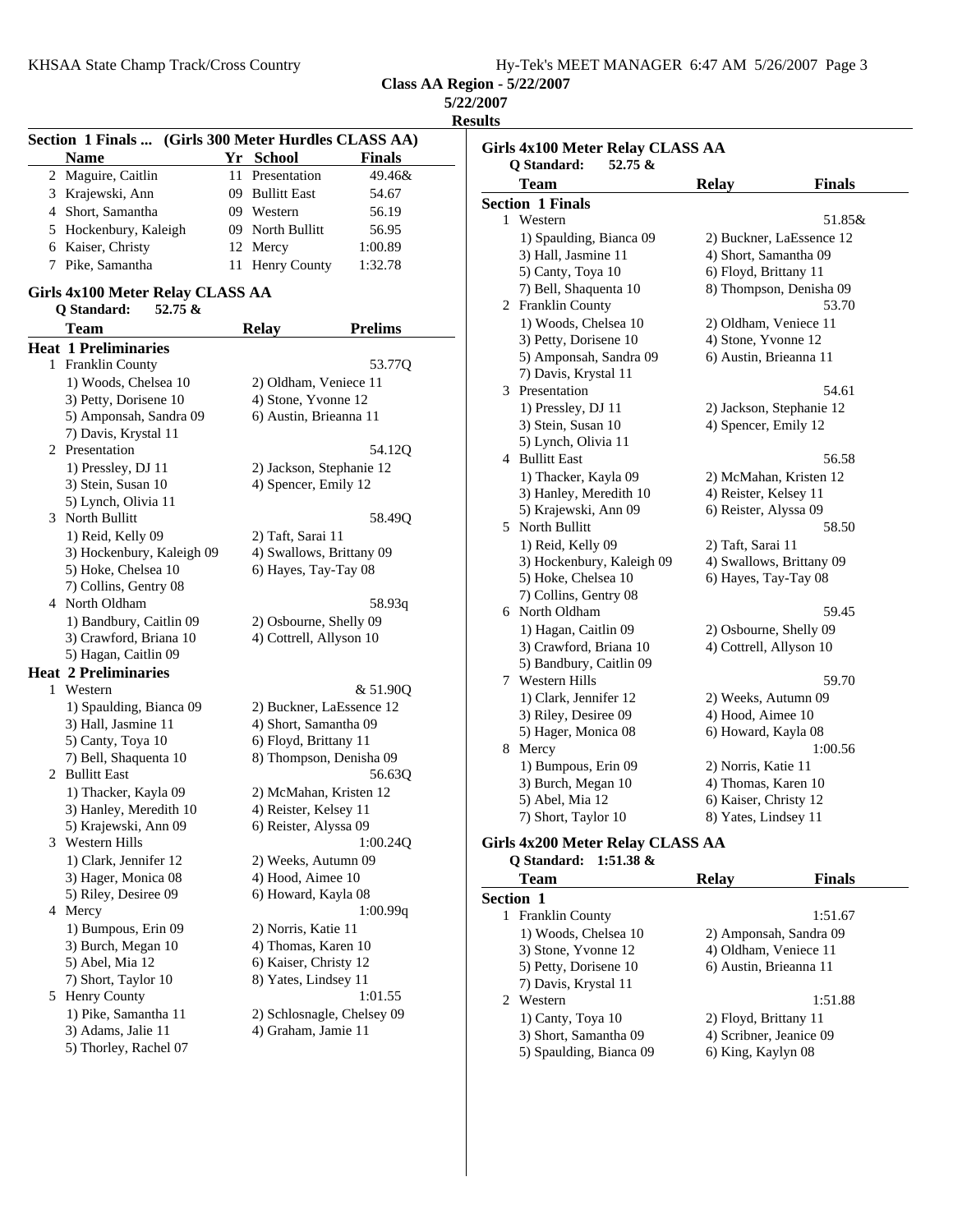KHSAA State Champ Track/Cross Country Hy-Tek's MEET MANAGER 6:47 AM 5/26/2007 Page 4

**Class AA Region - 5/22/2007**

| <i><b>5/22/2007</b></i> |  |
|-------------------------|--|
|                         |  |

**Results**

| Section 1  (Girls 4x200 Meter Relay CLASS AA) |                           | results<br>Girls 4x800 Meter Relay CLASS AA          |                           |                |
|-----------------------------------------------|---------------------------|------------------------------------------------------|---------------------------|----------------|
| <b>Team</b><br>3 North Bullitt                | Relay                     | Finals<br>Q Standard: 10:23.21 &<br>1:59.44          |                           |                |
| 1) Collins, Gentry 08                         | 2) Hayes, Tay-Tay 08      | <b>Team</b>                                          | <b>Relay</b>              | <b>Finals</b>  |
| 3) Swallows, Brittany 09                      | 4) Hockenbury, Kaleigh 09 | Section 1                                            |                           |                |
| 5) Taft, Sarai 11                             | 6) Hoke, Chelsea 10       | 1 Mercy                                              |                           | 10:36.67       |
| 7) Reid, Kelly 09                             |                           | 1) Grisanti, Anna 12                                 | 2) Kent, Emily 12         |                |
| 4 Bullitt East                                |                           | 3) Stinson, Megan 12<br>2:01.00                      | 4) Kinny, Annie 10        |                |
| 1) Snyder, Alexandria 09                      | 2) Krajewski, Ann 09      | 5) Keller, Taylor 09                                 | 6) Yates, Lindsey 11      |                |
| 3) Reister, Alyssa 09                         | 4) Reister, Kelsey 11     | 7) Hodge, Sarah 10                                   | 8) Short, Taylor 10       |                |
| 5) Thacker, Kayla 09                          | 6) Anda, Deanna 09        | 2 North Bullitt                                      |                           | 10:43.05       |
| 5 Presentation                                |                           | 1) Collins, Gentry 08<br>2:04.43                     | 2) Heines, Betsy 11       |                |
| 1) Cave, Samantha 09                          | 2) Petri, Aneta 11        | 3) Heines, Helen 08                                  | 4) Hockenbury, Kaleigh 09 |                |
| 3) Spencer, Emily 12                          | 4) Pressley, DJ 11        | 5) McHargue, Carmyn 09                               | 6) Hoke, Chelsea 10       |                |
| 5) Stein, Susan 10                            |                           | 3 Presentation                                       |                           | 10:59.83       |
| 6 Mercy                                       |                           | 1) McConnell, Alex 11<br>2:07.67                     | 2) Lynch, Olivia 11       |                |
| 1) Short, Taylor 10                           | 2) Norris, Katie 11       | 3) Gassmann, Natalie 11                              | 4) Seger, Caroline 09     |                |
| 3) Bumpous, Erin 09                           | 4) Thomas, Karen 10       | 5) Seger, Camille 09                                 |                           |                |
| 5) Burch, Megan 10                            | 6) Meeks, Michelle 12     | 4 Henry County                                       |                           | 11:57.00       |
| 7) Yates, Lindsey 11                          | 8) Abel, Mia 12           | 1) King, Alexa 09                                    | 2) Brown, Brittany 09     |                |
| 7 North Oldham                                |                           | 3) Fischer, Cassey 07<br>2:10.01                     | 4) Dunavan, Jody 11       |                |
| 1) Jeffries, Ericka 10                        | 2) Clifford, Shelby 10    | 5) Crawford, Brittany 09                             |                           |                |
| 3) Hagan, Caitlin 09                          | 4) Esposito, Gabby 09     | 5 Bullitt East                                       |                           | 13:15.00       |
| 5) Richards, Rachel 09                        | 6) Bandbury, Caitlin 09   | 1) Anda, Deanna 09                                   | 2) Bowlds, Stacy 12       |                |
|                                               |                           | 3) Burton, Jessica 10                                | 4) Meyer, Sarah 09        |                |
| Girls 4x400 Meter Relay CLASS AA              |                           | 5) Potts, Jessica 09                                 |                           |                |
| Q Standard: 4:17.99 &<br><b>Team</b>          | <b>Relay</b>              | <b>Boys 100 Meter Dash CLASS AA</b><br><b>Finals</b> |                           |                |
| Section 1                                     |                           | Q Standard:<br>11.43 $\&$                            |                           |                |
| 1 Presentation                                |                           | <b>Name</b><br>4:26.65                               | Yr School                 | <b>Prelims</b> |
| 1) Jackson, Stephanie 12                      | 2) Stein, Susan 10        | <b>Heat 1 Preliminaries</b>                          |                           |                |
| 3) Maguire, Caitlin 11                        | 4) Spencer, Emily 12      | 1 Cardine, Joe                                       | 11 Western                | 12.18Q         |
| 5) Lynch, Olivia 11                           |                           | 2 Dudley, Chris                                      | 11 North Oldham           | 12.33Q         |
| 2 Western                                     |                           | Thompson, Darryl<br>3<br>4:26.69                     | 12 Shawnee                | 12.41          |
| 1) Scribner, Jeanice 09                       | 2) Canty, Toya 10         | 4 Ozden, Mert                                        | 12 Henry County           | 12.50          |
| 3) Floyd, Brittany 11                         | 4) Thompson, Denisha 09   | Underwood, Zach<br>---                               | 09 Bullitt East           | FS             |
| 5) King, Kaylyn 08                            | 6) Buckner, LaEssence 12  | --- Chamberlin, Shawn                                | 11 North Bullitt          | FS             |
| 3 North Bullitt                               |                           | <b>Heat 2 Preliminaries</b><br>4:43.68               |                           |                |
| 1) Collins, Gentry 08                         | 2) Heines, Betsy 11       | 1 Belcher, Kyle                                      | 12 DeSales                | 11.68Q         |
| 3) Heines, Helen 08                           | 4) Hoke, Chelsea 10       | 2 Preston, Josh                                      | 09 Western Hills          | 12.08Q         |
| 5) McHargue, Carmyn 09                        | 6) Taft, Sarai 11         | 3 Albanese, Sean                                     | 12 Fairdale               | 12.14q         |
| 4 Bullitt East                                |                           | 4:44.21<br>4 Riggs, Chris                            | 10 Spencer County         | 12.18q         |
| 1) Anda, Deanna 09                            | 2) Reister, Alyssa 09     | 5 Hamer, Nathaniel                                   | 12 North Bullitt          | 12.19          |
| 3) Snyder, Alexandria 09                      | 4) Reister, Kelsey 11     | 6 Brammell, Reese                                    | 12 Henry County           | 12.83          |
| 5) Burton, Jessica 10                         | 6) Krajewski, Ann 09      | <b>Heat 3 Preliminaries</b>                          |                           |                |
| 5 Henry County                                |                           | 4:46.95                                              | 11 North Oldham           | 11.92Q         |
| 1) Brown, Brittany 09                         | 2) Crawford, Brittany 09  | 1 Warren, Tyler                                      |                           |                |
| 3) Dunavan, Jody 11                           | 4) Thorley, Rachel 07     | 2 Shemwell, Charles                                  | 12 Shawnee                | 12.02Q         |
| 5) Fischer, Cassey 07                         |                           | 3 Whitehouse, Matt                                   | 09 Western Hills          | 12.41          |
| --- Mercy                                     |                           | 4 French, JR<br>DQ                                   | 12 DeSales                | 12.53          |
| 1) Norris, Katie 11                           | 2) Short, Taylor 10       | 5 Collins, Justin                                    | 12 Western                | 12.96          |
| 3) Kaiser, Christy 12                         | 4) Stinson, Megan 12      | <b>Boys 100 Meter Dash CLASS AA</b>                  |                           |                |
| 5) Grisanti, Anna 12                          | 6) Hodge, Sarah 10        | Q Standard:<br>11.43 $\&$                            |                           |                |
| 7) Meeks, Michelle 12                         | 8) Yates, Lindsey 11      | <b>Name</b>                                          | Yr School                 | <b>Finals</b>  |
|                                               |                           |                                                      |                           |                |
|                                               |                           |                                                      |                           |                |
|                                               |                           | <b>Section 1 Finals</b><br>1 Belcher, Kyle           | 12 DeSales                | 11.75          |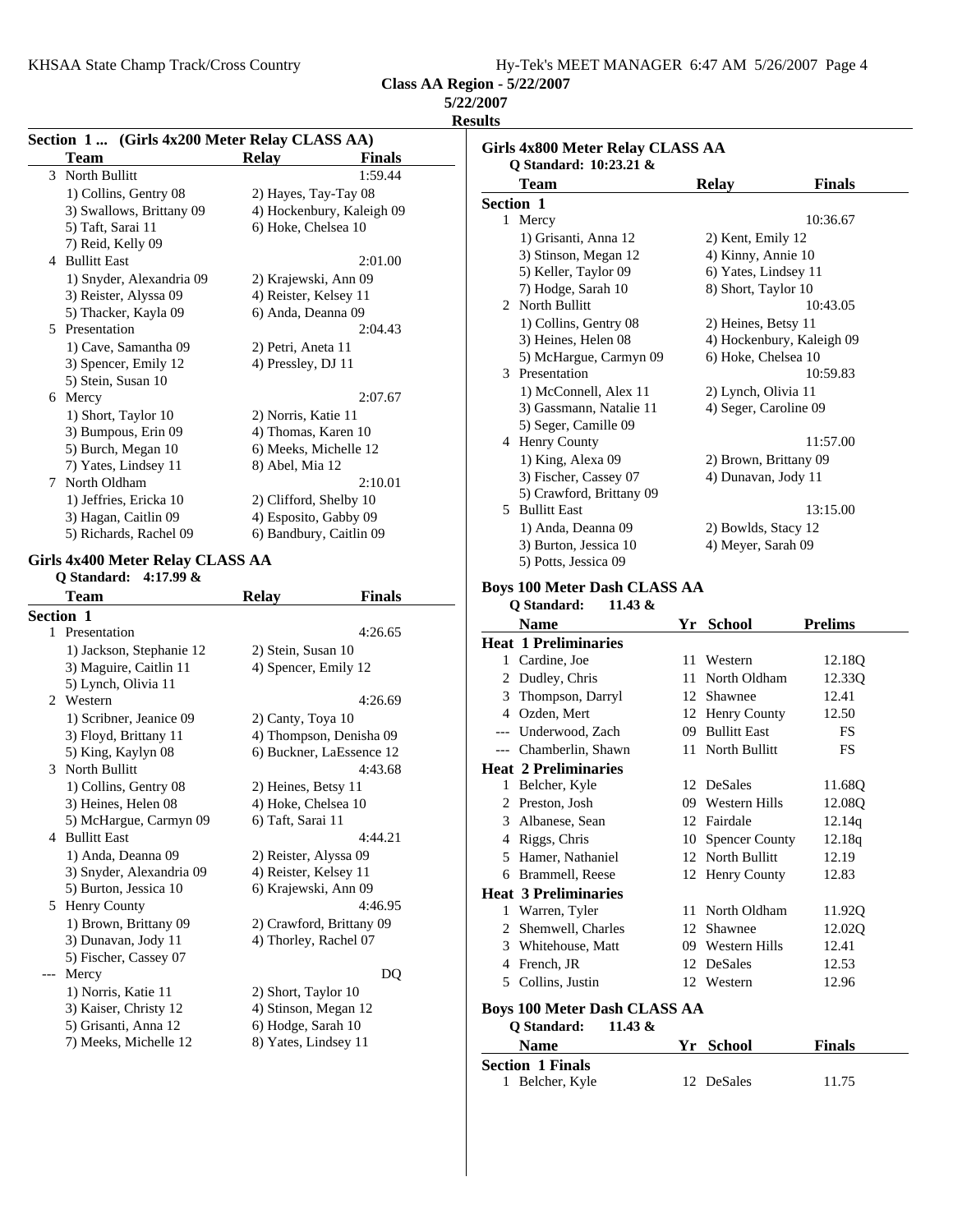**Class AA Region - 5/22/2007**

**5/22/2007**

**Results**

|   | Section 1 Finals  (Boys 100 Meter Dash CLASS AA) |      |                                  |                  |  |  |
|---|--------------------------------------------------|------|----------------------------------|------------------|--|--|
|   | Name                                             |      | Yr School                        | Finals           |  |  |
|   | 2 Shemwell, Charles                              | 12   | Shawnee                          | 11.95            |  |  |
|   | 3 Preston, Josh                                  |      | 09 Western Hills                 | 11.99            |  |  |
|   | 4 Cardine, Joe                                   |      | 11 Western                       | 12.08            |  |  |
|   | 5 Albanese, Sean                                 |      | 12 Fairdale                      | 12.12            |  |  |
|   | 6 Riggs, Chris                                   |      | 10 Spencer County                | 12.13            |  |  |
|   | 7 Warren, Tyler                                  | 11.  | North Oldham                     | 12.16            |  |  |
|   | 8 Dudley, Chris                                  |      | 11 North Oldham                  | 12.33            |  |  |
|   | <b>Boys 200 Meter Dash CLASS AA</b>              |      |                                  |                  |  |  |
|   | <b>Q</b> Standard:<br>23.09 &<br><b>Name</b>     |      |                                  |                  |  |  |
|   | <b>Heat 1 Preliminaries</b>                      |      | Yr School                        | <b>Prelims</b>   |  |  |
|   | 1 Shelton, Jesse                                 | 12   | <b>Spencer County</b>            | 23.39Q           |  |  |
|   | 2 Belcher, Kyle                                  |      | 12 DeSales                       | 23.47Q           |  |  |
|   | 3 Carter, Deshawn                                |      | 12 Shawnee                       | 24.81            |  |  |
|   | 4 Battle, Alonzo                                 |      | 11 Moore                         | 25.19            |  |  |
|   | 5 Graves, Brian                                  |      | 09 Fairdale                      | 26.07            |  |  |
|   | 6 Maddox, Chase                                  |      | 10 North Oldham                  | 31.57            |  |  |
|   | <b>Heat 2 Preliminaries</b>                      |      |                                  |                  |  |  |
|   | 1 Reynolds, Robert                               |      | 11 North Bullitt                 | 23.21Q           |  |  |
|   | 2 Norman, Brett                                  |      | 12 Western                       | 23.65Q           |  |  |
|   | 3 Warren, Tyler                                  |      | 11 North Oldham                  | 24.31q           |  |  |
|   | 4 Jones, Adam                                    |      | 09 Franklin County               | 25.24            |  |  |
|   | 5 Tyree, Bradley                                 |      | 11 Fairdale                      | 26.13            |  |  |
|   | 6 Brammell, Reese                                |      | 12 Henry County                  | 26.24            |  |  |
|   | <b>Heat 3 Preliminaries</b>                      |      |                                  |                  |  |  |
|   | 1 Hogan, Willie                                  |      | 11 Franklin County               | 24.15Q           |  |  |
|   | 2 Thompson, Darryl                               |      | 12 Shawnee                       | 24.38Q           |  |  |
|   | 3 Curtsinger, Aaron                              |      | 12 Henry County                  | 24.40q           |  |  |
|   | 4 French, JR                                     |      | 12 DeSales                       | 24.93            |  |  |
|   | 5 Whitehouse, Matt                               |      | 09 Western Hills                 | 25.11            |  |  |
|   | 6 Chamberlin, Shawn                              |      | 11 North Bullitt                 | 25.31            |  |  |
| 7 | Hanson, Nate                                     |      | 11 Bullitt East                  | 26.05            |  |  |
|   | <b>Boys 200 Meter Dash CLASS AA</b>              |      |                                  |                  |  |  |
|   | <b>Q</b> Standard:<br>$23.09 \&$<br><b>Name</b>  |      | Yr School                        | <b>Finals</b>    |  |  |
|   | <b>Section 1 Finals</b>                          |      |                                  |                  |  |  |
| 1 | Reynolds, Robert                                 | 11   | North Bullitt                    | 23.09&           |  |  |
| 2 | Belcher, Kyle                                    |      | 12 DeSales                       | 23.41            |  |  |
|   | 3 Hogan, Willie                                  | 11 - | <b>Franklin County</b>           | 23.61            |  |  |
|   | 4 Norman, Brett                                  |      | 12 Western                       | 24.20            |  |  |
|   | 5 Warren, Tyler                                  | 11   | North Oldham                     | 24.65            |  |  |
|   | 6 Curtsinger, Aaron                              | 12   | Henry County                     | 24.76            |  |  |
| 7 | Thompson, Darryl                                 | 12   | Shawnee                          | 24.89            |  |  |
|   |                                                  |      |                                  |                  |  |  |
|   | Boys 400 Meter Dash CLASS AA                     |      |                                  |                  |  |  |
|   | Q Standard:<br>51.87 &                           |      |                                  |                  |  |  |
|   | <b>Name</b>                                      |      | Yr School                        | <b>Prelims</b>   |  |  |
|   | <b>Heat 1 Preliminaries</b>                      |      |                                  |                  |  |  |
|   | 1 Belcher, Kyle                                  |      | 12 DeSales                       | 53.05Q           |  |  |
|   | 2 Curtsinger, Aaron<br>3 Jones, Adam             |      | 12 Henry County                  | 54.26Q           |  |  |
|   | 4 Brasher, Richard                               |      | 09 Franklin County<br>12 Western | 54.33q<br>54.51q |  |  |
|   |                                                  |      |                                  |                  |  |  |

| 5 | Foss, Garrett               |     | 10 Bullitt East       | 56.03   |
|---|-----------------------------|-----|-----------------------|---------|
| 6 | Taft, Kenaniah              | 10. | North Bullitt         | 59.89   |
| 7 | Taylor, Bobby               | 12  | Shawnee               | 1:00.63 |
| 8 | Newman, Wes                 | 11  | Western Hills         | 1:01.07 |
|   | <b>Heat 2 Preliminaries</b> |     |                       |         |
| 1 | Hogan, Willie               |     | 11 Franklin County    | 53.87Q  |
|   | 2 Daniels, Brandon          | 11. | North Bullitt         | 54.59O  |
| 3 | Fletcher, Carsten           |     | 10 North Oldham       | 54.89   |
| 4 | Doty, Eric                  | 10  | <b>Spencer County</b> | 56.56   |
| 5 | Graves, Brian               | 09. | Fairdale              | 57.43   |
| 6 | Cook, Aaron                 |     | 12 Western Hills      | 1:03.61 |
|   | <b>Heat 3 Preliminaries</b> |     |                       |         |
| 1 | Shelton, Jesse              |     | 12 Spencer County     | 53.660  |
| 2 | Maddox, Chase               | 10  | North Oldham          | 54.81Q  |
| 3 | Foree, Roby                 |     | 12 Henry County       | 55.60   |
| 4 | French, JR                  |     | 12 DeSales            | 56.38   |
| 5 | Morin, Lars                 |     | 12 Bullitt East       | 58.39   |
| 6 | Tyree, Bradley              | 11. | Fairdale              | 59.86   |

#### **Boys 400 Meter Dash CLASS AA**

| 51.87 &<br>O Standard:  |         |                                                                                                                                                           |
|-------------------------|---------|-----------------------------------------------------------------------------------------------------------------------------------------------------------|
| <b>Name</b>             |         | <b>Finals</b>                                                                                                                                             |
| <b>Section 1 Finals</b> |         |                                                                                                                                                           |
| Belcher, Kyle           |         | 51.15&                                                                                                                                                    |
| 2 Hogan, Willie         |         | 51.91                                                                                                                                                     |
| 3 Shelton, Jesse        |         | 52.21                                                                                                                                                     |
| 4 Jones, Adam           |         | 53.73                                                                                                                                                     |
| 5 Daniels, Brandon      |         | 54.29                                                                                                                                                     |
| 6 Curtsinger, Aaron     |         | 55.29                                                                                                                                                     |
| Brasher, Richard        | Western | 56.26                                                                                                                                                     |
| Maddox, Chase           |         | 56.45                                                                                                                                                     |
|                         |         | Yr School<br>12 DeSales<br>11 Franklin County<br>12 Spencer County<br>09 Franklin County<br>11 North Bullitt<br>12 Henry County<br>12.<br>10 North Oldham |

#### **Boys 800 Meter Run CLASS AA Q Standard: 2:02.06 &**

|                  | Name                | Yr. | <b>School</b>          | <b>Finals</b> |  |  |  |
|------------------|---------------------|-----|------------------------|---------------|--|--|--|
| <b>Section 1</b> |                     |     |                        |               |  |  |  |
| L                | Curran, Grant       |     | 11 Franklin County     | 2:03.65       |  |  |  |
| 2                | Parris, Jordan      | 09. | <b>Franklin County</b> | 2:08.87       |  |  |  |
| 3                | Stewart, Evan       | 12  | Shawnee                | 2:11.40       |  |  |  |
| 4                | Markwell, Austin    | 10  | <b>Bullitt East</b>    | 2:12.63       |  |  |  |
| 5                | Snider, Adam        | 11- | <b>Spencer County</b>  | 2:13.02       |  |  |  |
| 6                | Beaven, Mike        | 11  | <b>Henry County</b>    | 2:17.03       |  |  |  |
| 7                | Farmer, Travis      | 09. | <b>Henry County</b>    | 2:17.37       |  |  |  |
| 8                | McConnell, Atom     | 09  | <b>DeSales</b>         | 2:17.74       |  |  |  |
| 9                | Daugherty, Robert   | 09. | <b>Bullitt East</b>    | 2:23.22       |  |  |  |
| 10               | Ellis, Jordan       | 11. | Western Hills          | 2:25.08       |  |  |  |
| 11               | Dillander, Matt     | 10  | Fairdale               | 2:25.73       |  |  |  |
| 12               | Harden, James       | 11. | Fairdale               | 2:26.54       |  |  |  |
| 13               | Bettag, Alex        | 11  | DeSales                | 2:27.49       |  |  |  |
|                  | 14 Chambers, Keifer | 10  | North Oldham           | 2:52.36       |  |  |  |
| $---$            | Johnson, Scott      | 10  | Western                | DO            |  |  |  |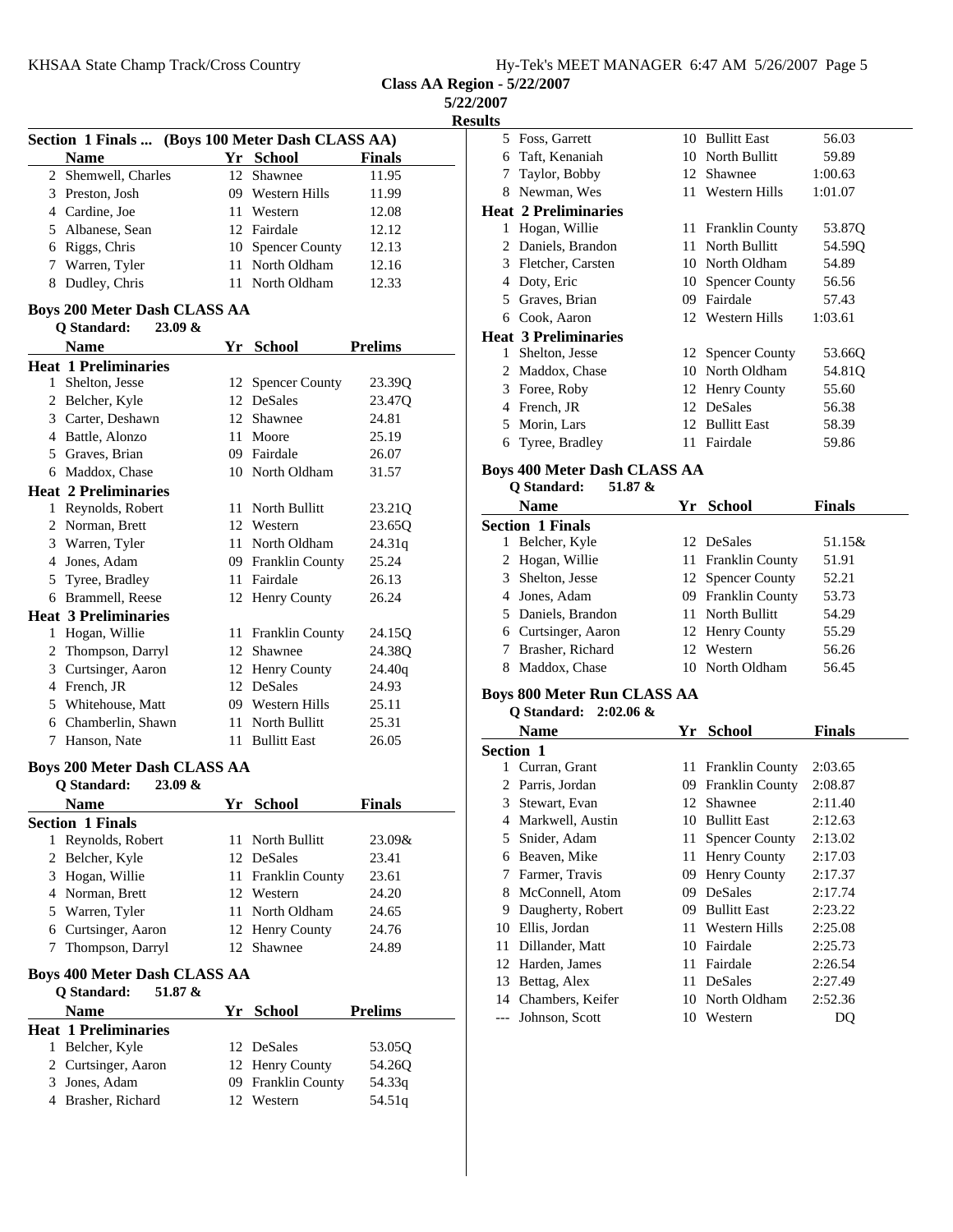|  | Hy-Tek's MEET MANAGER 6:47 AM 5/26/2007 Page 6 |  |  |
|--|------------------------------------------------|--|--|
|  |                                                |  |  |

#### **5/22/2007**

**Results**

| <b>Boys 1600 Meter Run CLASS AA</b><br>O Standard: $4:33.63 \&$ |                    |    |                        |         |  |  |  |  |
|-----------------------------------------------------------------|--------------------|----|------------------------|---------|--|--|--|--|
|                                                                 | <b>Name</b>        | Yr | <b>School</b>          | Finals  |  |  |  |  |
| <b>Section 1</b>                                                |                    |    |                        |         |  |  |  |  |
| 1                                                               | Farmer, Larry      | 11 | <b>Henry County</b>    | 4:49.60 |  |  |  |  |
|                                                                 | 2 Thurston, Daniel | 09 | Western Hills          | 4:53.05 |  |  |  |  |
| 3                                                               | Parris, Jordan     | 09 | <b>Franklin County</b> | 4:56.20 |  |  |  |  |
| 4                                                               | Sandlin, Robert    | 09 | <b>Franklin County</b> | 4:57.54 |  |  |  |  |
|                                                                 | 5 Markwell, Austin | 10 | <b>Bullitt East</b>    | 4:59.09 |  |  |  |  |
| 6                                                               | Lee, Austin        |    | 12 Spencer County      | 4:59.49 |  |  |  |  |
| 7                                                               | Beaven, Mike       | 11 | <b>Henry County</b>    | 5:14.43 |  |  |  |  |
| 8                                                               | Bell, Josh         | 11 | <b>DeSales</b>         | 5:25.18 |  |  |  |  |
| 9                                                               | Bettag, Alex       | 11 | <b>DeSales</b>         | 5:34.27 |  |  |  |  |
| 10                                                              | O'Nan, Sean        | 09 | North Oldham           | 5:38.14 |  |  |  |  |
| 11                                                              | McMahan, Tate      | 09 | <b>Bullitt East</b>    | 6:00.22 |  |  |  |  |
| 12                                                              | Rice, Jonathan     | 11 | North Oldham           | 6:14.43 |  |  |  |  |
| 13                                                              | Blair, Romon       | 10 | Fairdale               | 6:14.88 |  |  |  |  |

## **Boys 3200 Meter Run CLASS AA Q Standard: 10:20.10 &**

|                  | <b>Name</b>      | Yr | <b>School</b>          | <b>Finals</b> |
|------------------|------------------|----|------------------------|---------------|
| <b>Section 1</b> |                  |    |                        |               |
| 1                | Farmer, Larry    | 11 | <b>Henry County</b>    | 11:08.88      |
| 2                | Sandlin, Robert  | 09 | <b>Franklin County</b> | 11:09.40      |
| 3                | Curran, Grant    | 11 | <b>Franklin County</b> | 11:10.02      |
| 4                | Thurston, Daniel | 09 | Western Hills          | 11:10.19      |
| 5                | Foster, Bradley  | 09 | <b>Bullitt East</b>    | 11:30.34      |
| 6                | Yates, Nathen    | 08 | North Oldham           | 11:30.42      |
| 7                | Bell, Josh       | 11 | <b>DeSales</b>         | 11:35.67      |
| 8                | Underwood, Alex  | 11 | Fairdale               | 11:38.74      |
| 9                | Reese, Cody      | 11 | Henry County           | 11:40.03      |
| 10               | Nichols, Jeffrey | 11 | Fairdale               | 11:48.41      |
| 11               | Noe, Caleb       | 09 | <b>Bullitt East</b>    | 12:01.56      |
| 12               | Ellis, Justin    | 11 | Western Hills          | 12:04.46      |
| 13               | Roenigk, Justin  | 09 | North Oldham           | 12:13.22      |
| 14               | Garcia, Brian    | 10 | <b>Spencer County</b>  | 12:35.56      |
| 15               | Higdon, Justin   | 10 | North Bullitt          | 13:59.06      |
| 16               | Durbin, Danny    | 10 | North Bullitt          | 14:16.71      |

#### **Boys 110 Meter Hurdles CLASS AA Q Standard: 16.12 &**

|                | O Stanuaru.<br>10.12 Q      |     |                       |                |
|----------------|-----------------------------|-----|-----------------------|----------------|
|                | <b>Name</b>                 |     | Yr School             | <b>Prelims</b> |
|                | <b>Heat 1 Preliminaries</b> |     |                       |                |
|                | Lee, Trey                   |     | 11 Franklin County    | 17.730         |
|                | 2 Samples, Travis           |     | 10 North Bullitt      | 17.81Q         |
| 3              | Henderson, Terry            | 11. | Fairdale              | 19.980         |
| 4              | Mantooth, Mathew            | 11  | <b>Spencer County</b> | 20.83q         |
| 5              | Montgomery, Leon            | 09  | Moore                 | 22.66          |
|                | <b>Heat 2 Preliminaries</b> |     |                       |                |
| 1              | Razeeg, Dominique           |     | 09 Western Hills      | 17.81Q         |
| $\overline{2}$ | Foree, Roby                 |     | 12 Henry County       | 17.990         |
| 3              | Ringo, Austen               |     | 12 Fairdale           | 19.780         |
| 4              | Lewis, JT                   | 11  | <b>Bullitt East</b>   | 19.84q         |
|                | 5 Tinnell, James            | 10  | <b>DeSales</b>        | 24.00          |
|                |                             |     |                       |                |

| <b>Boys 110 Meter Hurdles CLASS AA</b><br>$16.12 \&$ |         |                        |                |
|------------------------------------------------------|---------|------------------------|----------------|
| <b>Q</b> Standard:<br><b>Name</b>                    |         | Yr School              | <b>Finals</b>  |
| <b>Section 1 Finals</b>                              |         |                        |                |
| Samples, Travis<br>1.                                |         | 10 North Bullitt       | 17.21          |
| 2 Lee, Trey                                          | 11-     | <b>Franklin County</b> | 17.37          |
| 3 Foree, Roby                                        |         | 12 Henry County        | 17.74          |
| 4 Razeeq, Dominique                                  |         | 09 Western Hills       | 17.96          |
| 5 Lewis, JT                                          | 11.     | <b>Bullitt East</b>    | 18.95          |
| 6 Ringo, Austen                                      | $12-12$ | Fairdale               | 19.81          |
| 7 Henderson, Terry                                   |         | 11 Fairdale            | 21.14          |
| 8 Mantooth, Mathew                                   |         | 11 Spencer County      | 21.16          |
| <b>Boys 300 Meter Hurdles CLASS AA</b>               |         |                        |                |
| O Standard:<br>41.99 &                               |         |                        |                |
| <b>Name</b>                                          |         | Yr School              | <b>Prelims</b> |
| <b>Heat 1 Preliminaries</b>                          |         |                        |                |
| Samples, Travis<br>$\mathbf{1}$                      |         | 10 North Bullitt       | 46.11Q         |
| 2 Mantooth, Mathew                                   | 11      | <b>Spencer County</b>  | 49.43Q         |
| 3 Lewis, JT                                          | 11.     | <b>Bullitt East</b>    | 49.44g         |
| 4 Henderson, Terry                                   |         | 11 Fairdale            | 51.66          |
| 5 Montgomery, Leon                                   |         | 09 Moore               | 54.59          |
| Tinnell, James<br>6.                                 |         | 10 DeSales             | 59.42          |
| <b>Heat 2 Preliminaries</b>                          |         |                        |                |
| 1 Foree, Roby                                        | 12      | <b>Henry County</b>    | 43.96Q         |
| 2 Razeeq, Dominique                                  | 09      | <b>Western Hills</b>   | 46.35Q         |
| 3 Ringo, Austen                                      |         | 12 Fairdale            | 48.27q         |
| 4 Jones, Derrick                                     |         | 09 North Bullitt       | 49.55          |
| <b>Heat 3 Preliminaries</b>                          |         |                        |                |
| 1 Combess, Tyler                                     |         | 12 Western Hills       | 43.33Q         |
| 2 King, John                                         |         | 10 Henry County        | 50.37Q         |
| <b>Boys 300 Meter Hurdles CLASS AA</b>               |         |                        |                |

#### **Q Standard: 41.99 &**

|    | <b>Name</b>             | Yr School           | <b>Finals</b> |
|----|-------------------------|---------------------|---------------|
|    | <b>Section 1 Finals</b> |                     |               |
|    | 1 Combess, Tyler        | 12 Western Hills    | 41.53&        |
|    | 2 Foree, Roby           | 12 Henry County     | 42.14         |
|    | 3 Samples, Travis       | 10 North Bullitt    | 44.82         |
|    | 4 Razeeg, Dominique     | 09 Western Hills    | 46.48         |
|    | 5 Ringo, Austen         | 12 Fairdale         | 47.15         |
|    | 6 King, John            | 10 Henry County     | 48.75         |
|    | 7 Mantooth, Mathew      | 11 Spencer County   | 49.04         |
| 8. | Lewis, JT               | <b>Bullitt East</b> | 50.05         |

## **Boys 4x100 Meter Relay CLASS AA**

| 45.27 $\&$<br>Q Standard:   |                      |                |
|-----------------------------|----------------------|----------------|
| <b>Team</b>                 | Relav                | <b>Prelims</b> |
| <b>Heat 1 Preliminaries</b> |                      |                |
| <b>Spencer County</b>       |                      | 46.890         |
| $1)$ Doty, Eric $10$        | 2) Shelton, Jesse 12 |                |
| 3) Riggs, Chris 10          | 4) Ashley, Aaron 11  |                |
| 5) Larrow, Jesse 11         | 6) Stevens, Tyler 9  |                |
|                             |                      |                |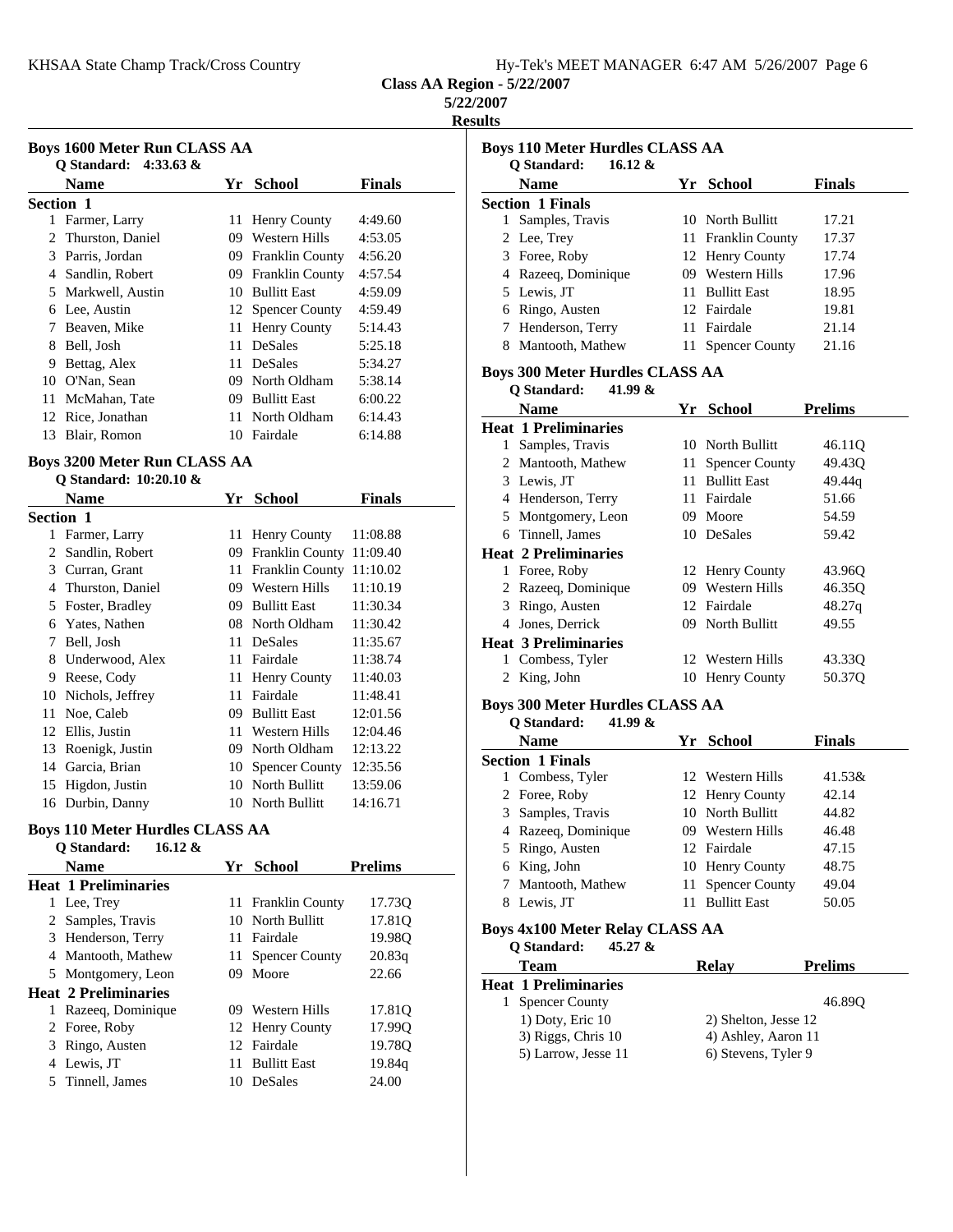2 45.85 North Bullitt 1) Vincent, Ryan 11 2) Chamberlin, Shawn 11 3) Hamer, Nathaniel 12 4) Reynolds, Robert 11 5) Arnel, Josh 12 6) Daniels, Brandon 11

3) Gregory, Michael 11 4) Ozden, Mert 12<br>5) King, John 10 6) Allgeier, John 0

1) Booth, Michael 10 2) Vest, Patrick 09 3) Tinnell, James 10 4) Mattingly, Troy 09

7 DeSales

5) Holloman, Brad 12

6) Allgeier, John 07  $2:07.23$ 

**Class AA Region - 5/22/2007**

|                                                         |                         |                | 5/22/2007                              |                         |               |
|---------------------------------------------------------|-------------------------|----------------|----------------------------------------|-------------------------|---------------|
|                                                         |                         |                | <b>Results</b>                         |                         |               |
| Heat 1 Preliminaries  (Boys 4x100 Meter Relay CLASS AA) |                         |                | 3 Western Hills                        |                         | 46.13         |
| <b>Team</b>                                             | <b>Relay</b>            | <b>Prelims</b> | 1) Belcher, Ryan 11                    | 2) Bell, Josh 10        |               |
| 2 North Oldham                                          |                         | 46.96Q         | 3) Combess, Tyler 12                   | 4) Preston, Josh 09     |               |
| 1) Dudley, Chris 11                                     | 2) Bennett, Erik 11     |                | 5) Whitehouse, Matt 09                 | 6) Clay, Bobby 08       |               |
| 3) Bishop, Dewayne 11                                   | 4) Warren, Tyler 11     |                | 4 Shawnee                              |                         | 46.78         |
| 5) Maddox, Chase 10                                     |                         |                | 1) Carter, Deshawn 12                  | 2) Shemwell, Charles 12 |               |
| 3 Bullitt East                                          |                         | 47.17Q         | 3) Taylor, Bobby 12                    | 4) Thompson, Darryl 12  |               |
| 1) Hudson, Jacob 09                                     | 2) Griffy, Travis 10    |                | 5) Stewart, Evan 12                    | 6) Maize, Detrius 12    |               |
| 3) Hanson, Nate 11                                      | 4) Underwood, Zach 09   |                | 7) Bush, Kris 12                       |                         |               |
| 5) Fowler, Dallas 09                                    | 6) Knox, Tony 11        |                | 5 Spencer County                       |                         | 46.85         |
| 7) Baker, Kenneth 11                                    | 8) Tran, Ha 12          |                | 1) Doty, Eric 10                       | 2) Shelton, Jesse 12    |               |
| 4 Henry County                                          |                         | 50.07          | 3) Riggs, Chris 10                     | 4) Ashley, Aaron 11     |               |
| 1) Brammell, Reese 12                                   | 2) Ozden, Mert 12       |                | 5) Larrow, Jesse 11                    | 6) Stevens, Tyler 9     |               |
| 3) Ashby, Timothy 10                                    | 4) Gregory, Michael 11  |                | 6 North Oldham                         |                         | 47.22         |
| 5) Coombs, Justin 11                                    | 6) Allgeier, John 07    |                | 1) Dudley, Chris 11                    | 2) Bennett, Erik 11     |               |
| 5 DeSales                                               |                         | 59.32          | 3) Bishop, Dewayne 11                  | 4) Warren, Tyler 11     |               |
| 1) Booth, Michael 10                                    | 2) Vest, Patrick 09     |                | 5) Maddox, Chase 10                    |                         |               |
| 3) Tinnell, James 10                                    | 4) McConnell, Atom 09   |                | 7 Fairdale                             |                         | 47.69         |
| 5) Holloman, Brad 12                                    |                         |                | 1) Albanese, Sean 12                   | 2) Henderson, Terry 11  |               |
| <b>Heat 2 Preliminaries</b>                             |                         |                | 3) Tyree, Bradley 11                   | 4) Ringo, Austen 12     |               |
| 1 Western                                               |                         | 45.44Q         | <b>Boys 4x200 Meter Relay CLASS AA</b> |                         |               |
| 1) Norman, Brett 12                                     | 2) Cardine, Joe 11      |                |                                        |                         |               |
| 3) Brasher, Richard 12                                  | 4) McCoy, Dontray 12    |                | Q Standard: 1:34.23 &                  |                         |               |
| 5) Collins, Justin 12                                   |                         |                | <b>Team</b>                            | <b>Relay</b>            | <b>Finals</b> |
| 2 Western Hills                                         |                         | 46.34Q         | Section 1                              |                         |               |
| 1) Belcher, Ryan 11                                     | 2) Bell, Josh 10        |                | 1 Western                              |                         | 1:34.36       |
| 3) Combess, Tyler 12                                    | 4) Preston, Josh 09     |                | 1) Norman, Brett 12                    | 2) Rogers, Vincent 12   |               |
| 5) Whitehouse, Matt 09                                  | 6) Clay, Bobby 08       |                | 3) Brasher, Richard 12                 | 4) Cardine, Joe 11      |               |
| 3 North Bullitt                                         |                         | 46.37Q         | 5) Kongolo, Yannick 12                 | 6) McCoy, Dontray 12    |               |
| 1) Vincent, Ryan 11                                     | 2) Chamberlin, Shawn 11 |                | 7) Collins, Justin 12                  |                         |               |
| 3) Hamer, Nathaniel 12                                  | 4) Reynolds, Robert 11  |                | 2 Bullitt East                         |                         | 1:36.48       |
| 5) Arnel, Josh 12                                       | 6) Daniels, Brandon 11  |                | 1) Foss, Garrett 10                    | 2) Morin, Lars 12       |               |
| 4 Shawnee                                               |                         | 46.96q         | 3) Griffy, Travis 10                   | 4) Hanson, Nate 11      |               |
| 1) Carter, Deshawn 12                                   | 2) Shemwell, Charles 12 |                | 5) Hudson, Jacob 09                    | 6) Knox, Tony 11        |               |
| 3) Taylor, Bobby 12                                     | 4) Thompson, Darryl 12  |                | 7) Fowler, Dallas 09                   |                         |               |
| 5) Stewart, Evan 12                                     | 6) Maize, Detrius 12    |                | 3 Western Hills                        |                         | 1:37.28       |
| 7) Bush, Kris 12                                        |                         |                | 1) Preston, Josh 09                    | 2) Clay, Bobby 08       |               |
| 5 Fairdale                                              |                         | 48.05q         | 3) Belcher, Ryan 11                    | 4) Whitehouse, Matt 09  |               |
| 1) Albanese, Sean 12                                    | 2) Henderson, Terry 11  |                | 5) Bell, Josh 10                       |                         |               |
| 3) Tyree, Bradley 11                                    | 4) Ringo, Austen 12     |                | 4 North Oldham                         |                         | 1:38.00       |
|                                                         |                         |                | 1) Dudley, Chris 11                    | 2) Bennett, Erik 11     |               |
| <b>Boys 4x100 Meter Relay CLASS AA</b>                  |                         |                | 3) Bishop, Dewayne 11                  | 4) Warren, Tyler 11     |               |
| Q Standard:<br>45.27 &                                  |                         |                | 5) Maddox, Chase 10                    |                         |               |
| <b>Team</b>                                             | <b>Relay</b>            | <b>Finals</b>  | 5 North Bullitt                        |                         | 1:38.96       |
| <b>Section 1 Finals</b>                                 |                         |                | 1) Hamer, Nathaniel 12                 | 2) Arnel, Josh 12       |               |
| 1 Western                                               |                         | 45.66          | 3) Chamberlin, Shawn 11                | 4) Vincent, Ryan 11     |               |
| 1) Norman, Brett 12                                     | 2) Cardine, Joe 11      |                | 5) Daniels, Brandon 11                 | 6) Campoamor, George 10 |               |
| 3) Brasher, Richard 12                                  | 4) McCoy, Dontray 12    |                | 6 Henry County                         |                         | 1:43.59       |
| 5) Collins, Justin 12                                   |                         |                | 1) Brammell, Reese 12                  | 2) Coombs, Justin 11    |               |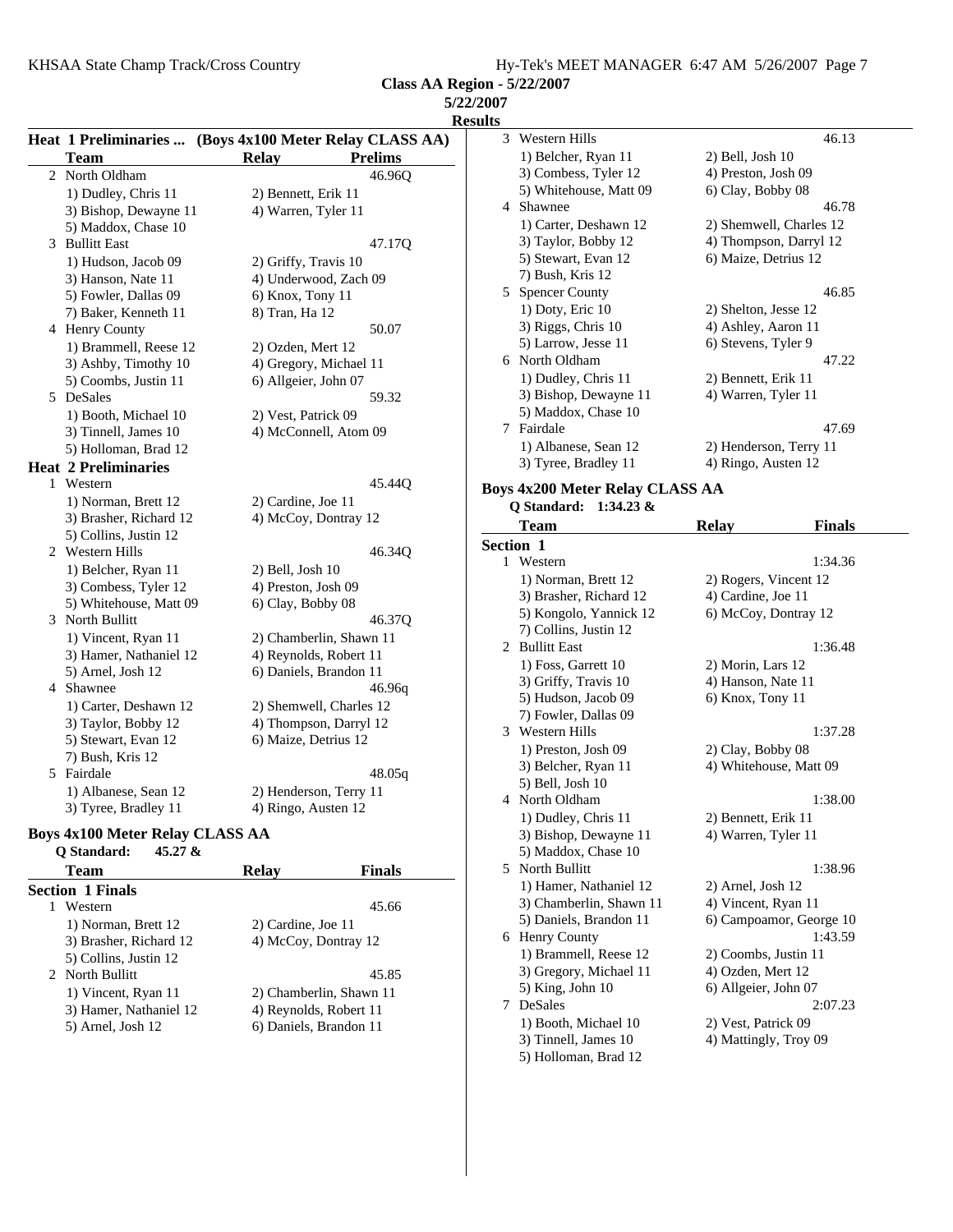KHSAA State Champ Track/Cross Country Hy-Tek's MEET MANAGER 6:47 AM 5/26/2007 Page 8

**Class AA Region - 5/22/2007**

## **5/22/2007**

**Results**

|   | Team                        | <b>Relay</b>          | <b>Prelims</b>          |
|---|-----------------------------|-----------------------|-------------------------|
|   | <b>Heat 1 Preliminaries</b> |                       |                         |
| 1 | Shawnee                     |                       | 3:46.26Q                |
|   | 1) Bush, Kris 12            | 2) Carter, Deshawn 12 |                         |
|   | 3) Shemwell, Charles 12     | 4) Stewart, Evan 12   |                         |
|   | 5) Taylor, Bobby 12         |                       | 6) Thompson, Darryl 12  |
|   | 7) Maize, Detrius 12        |                       |                         |
|   | 2 Henry County              |                       | 3:53.28Q                |
|   | 1) Foree, Roby 12           | 2) Farmer, Larry 11   |                         |
|   | 3) Coombs, Justin 11        |                       | 4) Curtsinger, Aaron 12 |
|   | 5) Gregory, Michael 11      | 6) Farmer, Travis 09  |                         |
|   | 7) King, John 10            | 8) Beaven, Mike 11    |                         |
|   | 3 North Bullitt             |                       | 3:54.37Q                |
|   | 1) Taft, Kenaniah 10        | 2) Jones, Derrick 09  |                         |
|   | 3) Daniels, Brandon 11      | 4) Vincent, Ryan 11   |                         |
|   | 5) Deacon, Justin 10        |                       | 6) Tomlinson, Beau 09   |
|   | 4 North Oldham              |                       | 3:57.63q                |
|   | 1) Maddox, Chase 10         | 2) Dudley, Chris 11   |                         |
|   | 3) Fletcher, Carsten 10     | 4) Geers, Tyler 10    |                         |
|   | 5) Chambers, Keifer 10      |                       |                         |
|   | 5 DeSales                   |                       | 4:18.41q                |
|   | 1) Bell, Josh 11            | 2) Bettag, Alex 11    |                         |
|   | 3) Mattingly, Troy 09       |                       | 4) McConnell, Atom 09   |
|   | 5) Vest, Patrick 09         | 6) French, JR 12      |                         |
|   | 7) Belcher, Kyle 12         | 8) Holloman, Brad 12  |                         |
|   | <b>Heat 2 Preliminaries</b> |                       |                         |
|   | 1 Spencer County            |                       | 3:45.70Q                |
|   | 1) Shelton, Jesse 12        | 2) Snider, Adam 11    |                         |
|   | 3) Doty, Eric 10            | 4) Lee, Austin 12     |                         |
|   | 5) Riggs, Chris 10          | 6) Ashley, Aaron 11   |                         |
|   | 7) Mantooth, Mathew 11      |                       |                         |
|   | 2 Western Hills             |                       | 3:54.54Q                |
|   | 1) Belcher, Ryan 11         | $(2)$ Bell, Josh $10$ |                         |
|   | 3) Combess, Tyler 12        |                       | 4) Razeeq, Dominique 09 |
|   | 5) Clay, Bobby 08           | 6) Jenkins, Dylan 09  |                         |
|   | 7) Newman, Wes 11           |                       | 8) Thurston, Daniel 09  |
|   | 3 Bullitt East              |                       | 3:54.90Q                |
|   | 1) Griffy, Travis 10        | 2) Stiles, Zachary 09 |                         |
|   | 3) Foss, Garrett 10         | 4) Morin, Lars 12     |                         |
|   | 5) Underwood, Zach 09       | 6) Hanson, Nate 11    |                         |
|   | 7) Fowler, Dallas 09        |                       |                         |
|   | 4 Franklin County           |                       | 4:30.00                 |
|   | 1) Samples, Michael 09      |                       | 2) Adkins, Anthony 09   |
|   | 3) Catlett, Will 12         | 4) Goins, Franklin 09 |                         |
|   | 5) Parris, Jordan 09        | 6) Abella, Ciprian 09 |                         |
|   | 7) Jones, Adam 09           | 8) Curran, Grant 11   |                         |

|   | Team                    | <b>Relay</b>            | <b>Finals</b>           |
|---|-------------------------|-------------------------|-------------------------|
|   | <b>Section 1 Finals</b> |                         |                         |
|   | 1 Western Hills         |                         | 3:40.65                 |
|   | 1) Belcher, Ryan 11     | 2) Bell, Josh 10        |                         |
|   | 3) Combess, Tyler 12    |                         | 4) Razeeq, Dominique 09 |
|   | 5) Clay, Bobby 08       | 6) Jenkins, Dylan 09    |                         |
|   | 7) Newman, Wes 11       | 8) Thurston, Daniel 09  |                         |
|   | 2 Spencer County        |                         | 3:41.50                 |
|   | 1) Shelton, Jesse 12    | 2) Snider, Adam 11      |                         |
|   | 3) Doty, Eric 10        | 4) Lee, Austin 12       |                         |
|   | 5) Riggs, Chris 10      | 6) Ashley, Aaron 11     |                         |
|   | 7) Mantooth, Mathew 11  |                         |                         |
| 3 | Shawnee                 |                         | 3:44.14                 |
|   | 1) Thompson, Darryl 12  | 2) Carter, Deshawn 12   |                         |
|   | 3) Shemwell, Charles 12 | 4) Stewart, Evan 12     |                         |
|   | 5) Taylor, Bobby 12     | 6) Bush, Kris 12        |                         |
|   | 7) Maize, Detrius 12    |                         |                         |
|   | 4 North Bullitt         |                         | 3:46.66                 |
|   | 1) Taft, Kenaniah 10    | 2) Jones, Derrick 09    |                         |
|   | 3) Daniels, Brandon 11  | 4) Vincent, Ryan 11     |                         |
|   | 5) Deacon, Justin 10    | 6) Tomlinson, Beau 09   |                         |
|   | 5 Bullitt East          |                         | 3:47.19                 |
|   | 1) Griffy, Travis 10    | 2) Stiles, Zachary 09   |                         |
|   | 3) Foss, Garrett 10     | 4) Morin, Lars 12       |                         |
|   | 5) Underwood, Zach 09   | 6) Hanson, Nate 11      |                         |
|   | 7) Fowler, Dallas 09    |                         |                         |
|   | 6 North Oldham          |                         | 3:48.11                 |
|   | 1) Maddox, Chase 10     | 2) Dudley, Chris 11     |                         |
|   | 3) Fletcher, Carsten 10 | 4) Geers, Tyler 10      |                         |
|   | 5) Chambers, Keifer 10  |                         |                         |
| 7 | <b>Henry County</b>     |                         | 3:56.71                 |
|   | 1) Gregory, Michael 11  | 2) Farmer, Larry 11     |                         |
|   | 3) Coombs, Justin 11    | 4) Curtsinger, Aaron 12 |                         |
|   | 5) Foree, Roby 12       | 6) Farmer, Travis 09    |                         |
|   | 7) King, John 10        | 8) Beaven, Mike 11      |                         |
|   | 8 DeSales               |                         | 4:22.23                 |
|   | 1) Bell, Josh 11        | 2) Bettag, Alex 11      |                         |
|   | 3) Mattingly, Troy 09   | 4) McConnell, Atom 09   |                         |
|   |                         |                         |                         |
|   | 5) Vest, Patrick 09     | 6) French, JR 12        |                         |

#### **Boys 4x800 Meter Relay CLASS AA Q Standard: 8:27.39 &**

| Team                        | Relav                 | <b>Finals</b> |
|-----------------------------|-----------------------|---------------|
| <b>Section 1</b>            |                       |               |
| <b>Franklin County</b><br>L |                       | 8:52.35       |
| 1) Abella, Ciprian 09       | 2) Adkins, Anthony 09 |               |
| 3) Catlett, Will 12         | 4) Curran, Grant 11   |               |
| 5) Otten, Hunter 09         | 6) Parris, Jordan 09  |               |
| 7) Samples, Michael 09      | 8) Goins, Franklin 09 |               |